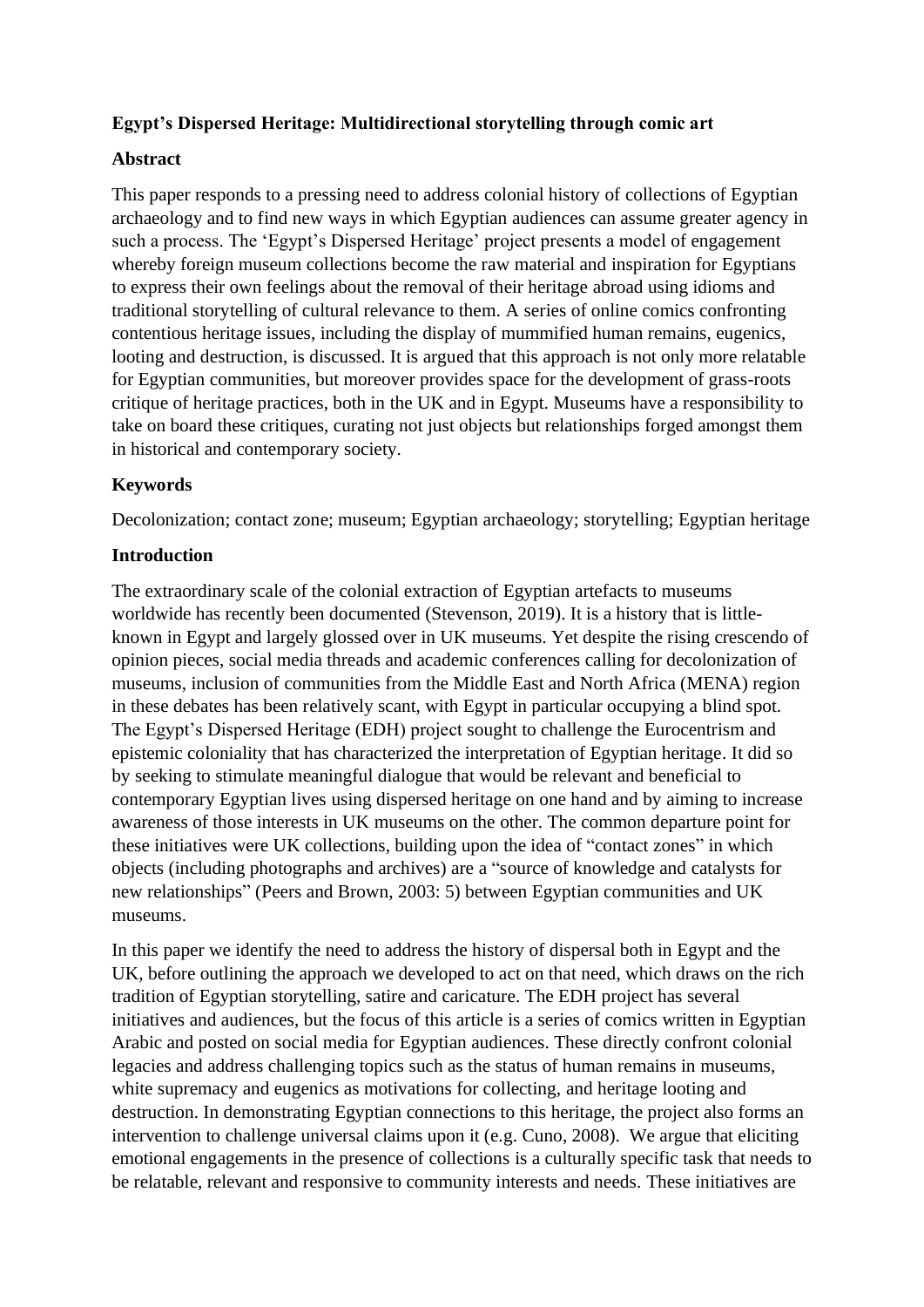more than dissemination activities, outreach schemes or collaborative narratives, but are also active critiques of heritage practices themselves, both those in the UK and in Egypt. We advocate that museums that participate in such engagements have a responsibility not to just document objects in their care, but to additionally record the relationships forged in their presence as a means of multidirectional curation.

#### *Re-centring Narratives: The need in the UK*

There are more than 112 collections of Egyptian archaeology in the UK (Serpico, 2006), with recent regional reviews increasing the number of known (Potter, 2020). In large measure this is a consequence of how British colonial archaeology was historically organized and funded. In the absence of government sponsorship, British archaeological projects were supported by donations and financial subscriptions to organizations like the Egypt Exploration Fund (EEF) or British School of Archaeology in Egypt. In return for such sponsorship it was possible for museums and other educational establishments to share in the spoils of archaeological work despite the fact that the removal of antiquities from Egypt had been restricted since 1835. This legislation was circumvented by 'partage', a system devised by the French Head of the Egyptian Antiquities Service, Gaston Maspero, and English archaeologist Flinders Petrie in 1883, a year after Egypt became violently enveloped into the British Empire as a protectorate. Partage permitted museum authorities in Cairo to have first pick of objects found while any duplicates deemed suitable for export were free to be removed by foreign archaeologists. This model went on to inform heritage policies throughout the British Empire and other countries' imperial ambitions (Kersel, 2010). Hundreds of thousands of artefacts, monuments and mummified remains were subsequently propelled beyond Egypt's borders. And this diaspora was in parallel to material extracted illegally or else dispersed through the antiquities market (Hagen and Ryholt, 2016). In these ways Egypt became commonplace in public displays worldwide.

These processes of removal were not just physical; they had a profound effect on the relationships between people and things. Egyptian antiquities were domesticated within European frames of knowledge and appropriated as narratives of the development of Western civilization, while simultaneously subject to a cultural dislocation from the landscape and peoples of modern Egypt. The "museum effect" is relevant here, a phenomenon in which there is "the tendency to isolate something from its world, to offer it up for attentive looking and thus transform it into art like our own" (Alpers, 1991: 27). As a result, "everything in a museum is put under the pressure of a way of seeing" (Alpers, 1991: 29). Egyptian material, however, seems to have been more substantially altered by museum forces than many others world cultures, predicated on a set of sharp Orientalist oppositions in which ancient Egypt is associated with the modern West, and present-day Egypt, the East (Colla, 2007: 103). These are collections that have been simultaneously "exoticized" and "assimilated" (Karp, 1991).

The results of this dislocation are starkly apparent from community consultations and audience research on UK galleries focussed on ancient Egypt. These have highlighted largely negative and dismissive views of modern Egypt amongst Western museum visitors in contrast to the reverence for its ancient (almost exclusively pharaonic) past (e.g. Exell, 2015; MacDonald and Shaw, 2004: 122–123). Underpinning these viewpoints is an assumption of Egyptian indifference to antiquities, based upon centuries of an Orientalist gaze from foreign travellers, archaeologists and writers throughout Ottoman Empire (Anderson, 2015). In the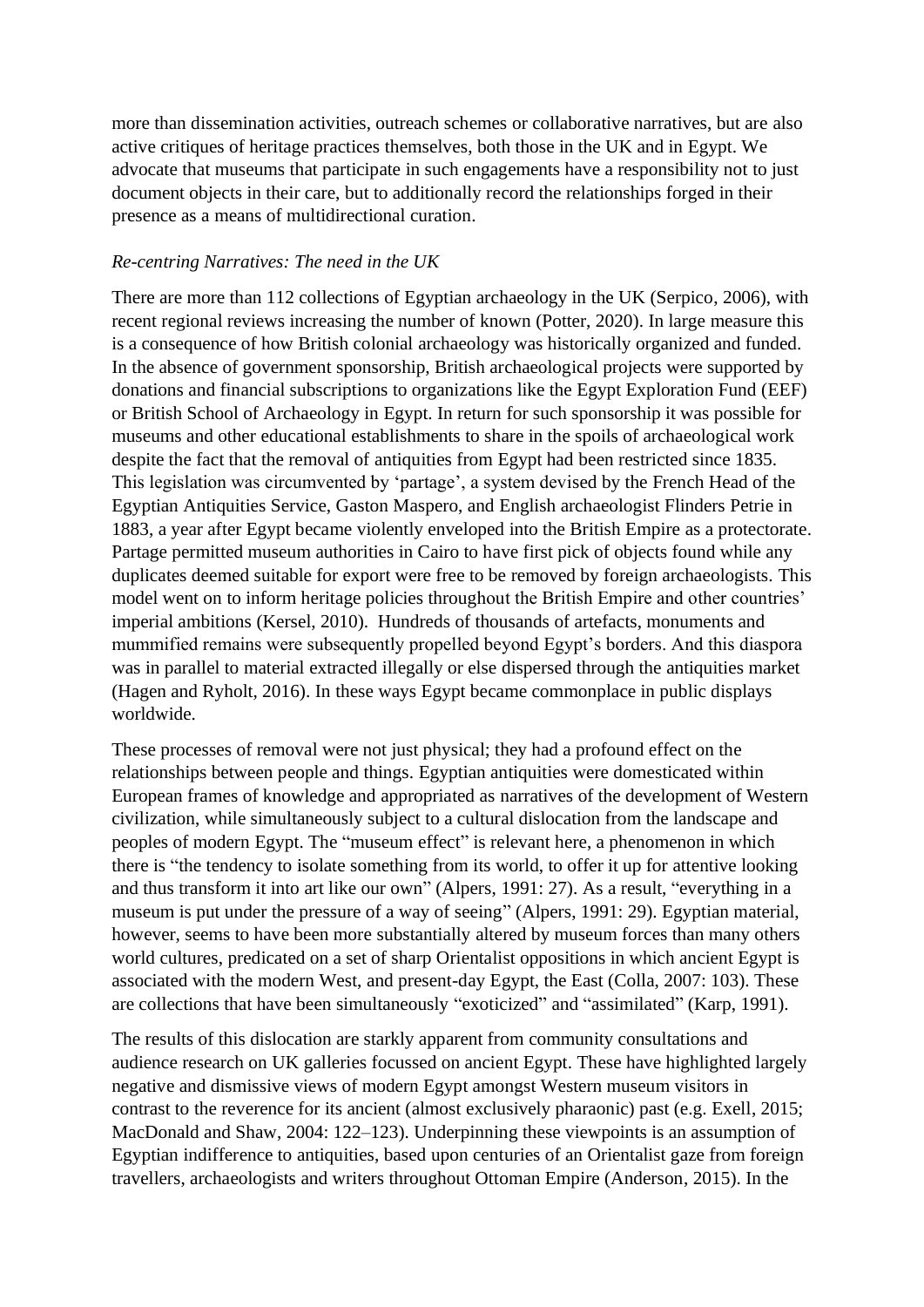period when Egypt was subject to the most intensive exploration for antiquities, in the late 19th and early 20th century, these views were frequently expressed (Reid, 2002: 201). A rhetoric of preservation was thereby mobilized to legitimate the export of hundreds of antiquities (Gange, 2015) and promulgated by organisations like the EEF. Meanwhile, Egyptians were systematically excluded from work in museums and universities despite the efforts of many Egyptian archaeologists to reclaim the past from foreign control (e.g. Reid, 2002). As a result, ancient Egyptian material is frequently assumed to be an orphaned culture with no relationship to the modern nation and its citizens who just happen to occupy the same territory (e.g. by Cuno, 2008). Such viewpoints overlook the realities of the centuries in which diverse groups have inhabited the landscape of north-eastern Africa, imbuing and drawing meaning from it. The antiquities that speak to these interactions are not so easily divorced from those settings, and modern 'connected' communities continue to elicit meaning in their presence and their connection to the landscape (Ingold, 2000). Indeed, this sentiment was expressed by one of the Egyptian visual artists that worked on the EDH project, Moira Adel, who developed the project's social media visual identity and used a lotus flower to represent Egypt and roots to the landscape.

Many museums in the UK do now address aspects of collections histories in their displays following the "narrative turn" in museum strategies (Francis, 2015), which have recognized visitors' preferences for stories regarding people over things, together with the wider embrace of object biographies as an interpretive tool that foregrounds the transformative relationship between people and things (Gosden and Marshall, 1999). For example, the Egyptology displays at the Liverpool World Museum, which opened in 2017, contain a section devoted to telling the stories of the collectors behind the objects displayed, explaining the basic premise behind partage and the reasons for heritage being sent to places like Liverpool. Similarly, the 2019 text panels of the Egyptian galleries of the National Museum of Scotland include biographies of the archaeologists behind many of the exhibited finds. In these spaces it is largely western protagonists that are presented, primarily as pioneers or altruistic donors. Amelia Edwards, co-founder of the EEF, is a case in point. Her portrayal as a pioneer in such displays can be countered by the fact that she was also a self-confessed looter:

"I may say that our life here was one long pursuit of the pleasures of the chase. The game, it is true, was prohibited, but we enjoyed it none the less because it was illegal. Perhaps we enjoyed it the more." (Edwards, 1878: 242)

The histories that are presented are therefore partial and have yet to provide a more holistic account of colonial archaeology in Egypt. However, of concern here are the histories that are often entirely absent: the role of Egyptians themselves (Tully, 2011, 2017). There are some notable exceptions, such as at the National Museum of Scotland where contemporary Egyptian archaeologists feature in video terminals within the gallery, although arguably they are not thereby not given the prominence in the display cases in direct dialogue with the collections. The EDH project's goal therefore was to engage modern Egyptian voices in a two-way dialogue with collections more directly, to both enfranchise them in these histories, as well as to inform future curatorial action.

#### *Re-centring Narratives: The need in Egypt*

The practice of distribution of finds outside Egypt, its extent and scope, is largely unaccounted for and remains obscure within Egypt. This is clear from statements made by the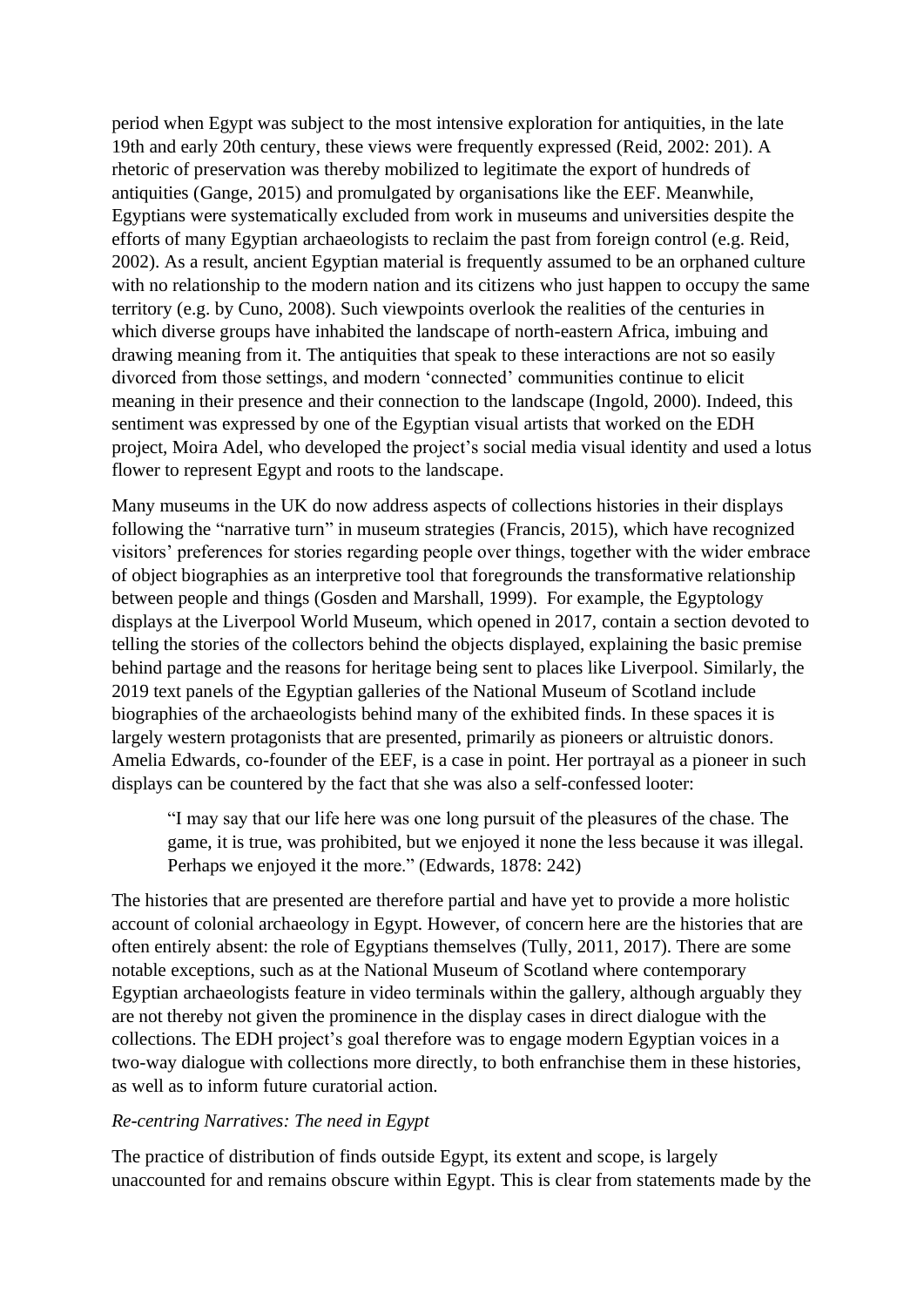director of the Egyptian Ministry of Antiquities' repatriation department, Shaaban Abdelgawad. In an interview (Shehata, 2016) he confirmed that there was an almost complete absence of records concerning Egyptian artefacts stored and displayed outside Egypt. He highlighted that Egyptian authorities, in their current efforts to combat illicit trafficking of Egyptian antiquities, mainly rely on Western institutions' documentation of excavated finds and their final destinations to distinguish stolen heritage from that removed through partage agreements in the past.

Since the 2011 uprisings, the presence of ancient Egyptian objects in Western museums has been the subject of more emotionally heated debates than before. Regular media stories and press releases asserting the successes of the return of material looted since 1970, together with prominent calls for the return of iconic symbols of Egyptology – including the Rosetta Stone and bust of Nefertiti – have dominated narratives in Egypt where dispersed heritage is concerned (Ikram, 2010). Unsurprisingly, among Egyptians it is frequently felt that artefacts displayed and stored outside Egypt are stolen. For instance, a previous member of the National Committee of Heritage Repatriation chose "Legal Thefts" as the title of his book (Ashmawi, 2012) in which he describes various means through which antiquities have left Egypt. As Ashmawi's book makes clear, many Egyptians are unaware of the redistribution of finds after they were legally taken away by the British between 1880–1980. In this respect, labelling all objects as stolen responds to a lack of information about the partage system and to the emotional legacy of the colonial contexts of removal. Some Egyptians believe that such objects should be returned to Egypt (e.g. El Sawy and Maher, 2018), others consider them to be ambassadors that boost tourism and should remain in foreign institutions (e.g. Abdeen, 2016; Hussein, 2015). Both perspectives are based on the prevailing assumption that ancient Egyptian objects outside Egypt are of a higher cultural value and meaning than the artefacts left in Egypt.

Within the general populace of Egypt perceptions and knowledge about archaeology and artefacts is limited beyond those individuals and groups involved in the tourist industry or antiquities management. In part, this is a consequence of how children are introduced to ancient Egypt in their school curricula, which has been criticized for its off-putting approach of rote memorization of ancient names, dates and facts irrelevant to contemporary lives (Abdou, 2018; Keshk, 2012).<sup>1</sup> However, we cannot assume a "deficit model" whereby public ignorance is the reason for a lack of positive engagement with ancient material culture (Fredheim, 2020). Although there is limited evaluation of heritage initiatives within Egypt, it is likely that negative responses to ancient Egyptian heritage are also a reaction to colonialism, which underpinned the creation of most governmental entities that today oversee these resources in Egypt.

In terms of the museum sector in Egypt, many Egyptians do not relate to local museums as they have been largely curated and presented for tourists and scholars (Abd el Salam et al., 2017). While there are some new Egyptian-run initiatives foregrounding local community needs, such as at Mallawi Museum and the National Museum of Egyptian Civilization (Moniem, 2005), these remain exceptional. Western models of museum representation remain dominant, having been internalized as an internationally recognized measure of national status homogenized through global standards and training schemes. Such a situation characterizes much of the MENA region where it has been observed that a substantial local critical engagement with heritage practices has yet to be developed and which could reshape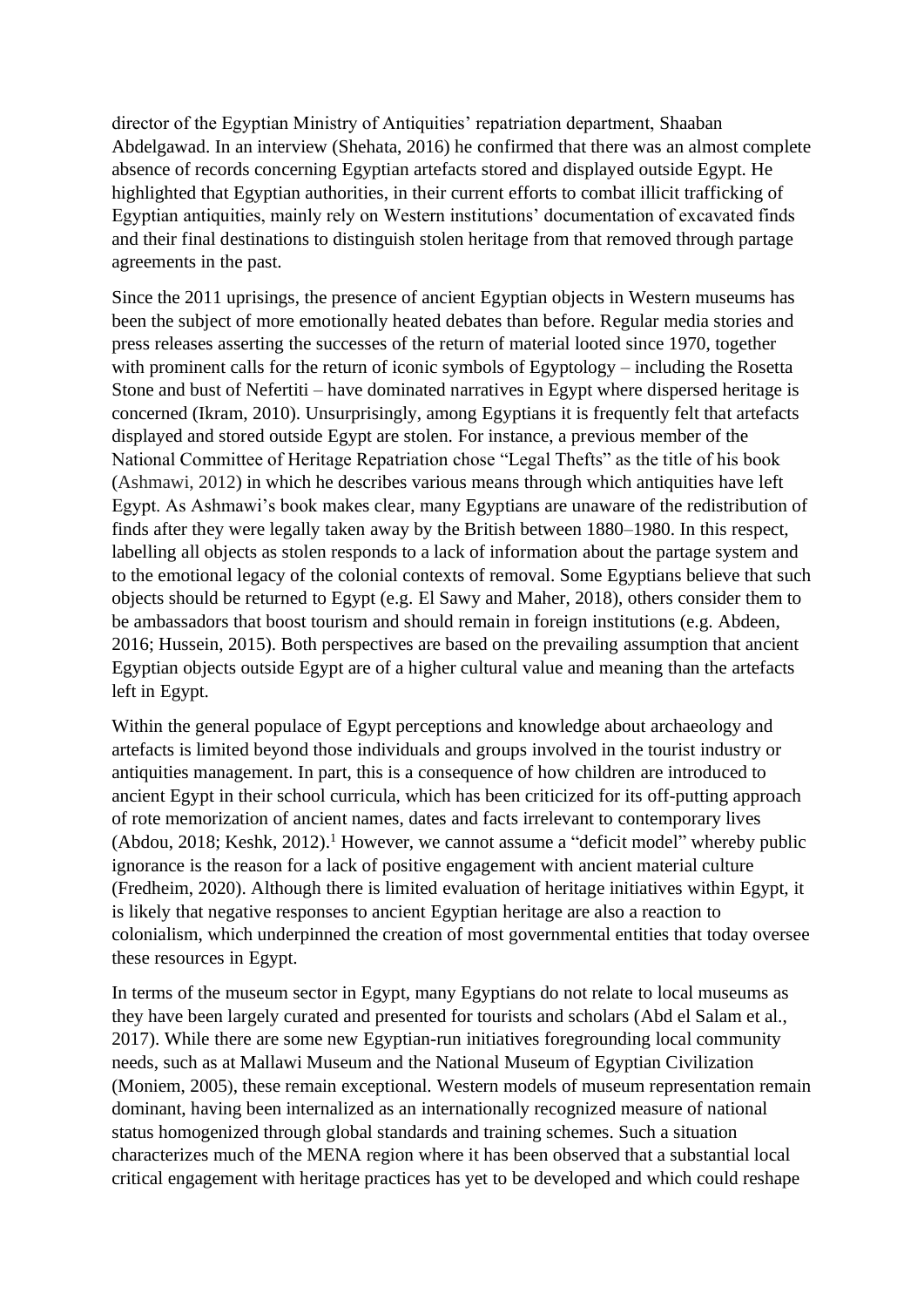and redefine them (Abu-Khafajan and Miqdadi, 2019). Equally problematic is how ancient Egyptian material culture has been catalogued and labelled within Egyptian institutions, using Classical Arabic rather than colloquial Egyptian Arabic. This has had the effect of further distancing collections from the Egyptian public.

A relevant lens on this situation is Walter Mignolo's development of the concept of coloniality and Pablos Ganozalez Cassanov's discussion of the effects of internal colonization, as Shelton (2018) has highlighted. This scholarship recognizes how externally imposed inequalities in the distribution and use of resources away from local communities under colonialism are subsequently maintained by being internalized through state control. For instance, in Egypt today while Egyptian authorities are responsible for the management of archaeological resources, and antiquities are no longer subject to partage or indeed any form of export (with the exceedingly rare exception of museum loans), these resources are regularly removed from local communities towards centralized museums and storage facilities where certain types of authority are assumed vis-à-vis Western intellectual traditions. There is, therefore, an uncomfortable tension "between the state-sanctioned accommodation of archaeology and a persisting alienation of many individuals and communities" (Näser, 2019: 380). Consequently, there is a need for more approachable, accessible, critical and locally relevant resources to shift the tone and direction of discussion around the legacy of foreign archaeological interventions.

# *Addressing the Gap: The Egypt's Dispersed Heritage Project*

There have been previous attempts to broach the divides between modern Egypt and widely dispersed collections of ancient Egypt, such as through new collecting initiatives (e.g. Elshahed, 2017) and contemporary art interventions (e.g. Tully, 2011, 2017). The former focused on early 20th-century state appropriations of pharaonic images but without a critical appraisal of their public reception. Contemporary art, on the other hand, can be exclusionary as for many it retains an air of elitism (see also Geismar, 2015). In both cases, however, the results tend to be object-focussed rather than people-focussed, representing but not necessarily giving a voice to diverse Egyptian perspectives. Moreover, all of these sorts of efforts have proceeded largely to improve representation within the Western museum, not to truly enfranchise and benefit those at both physical and social removes from them.

In seeking to foster more meaningful and resonate forms of engagement the EDH project has centred emotive forms of expression. Such an approach resonates with what Perry (2019) has called an "archaeology of enchantment", that acknowledges the ways in which "archaeology can move us… and this affective response can motivate us to act back on the world in constructive, ethically-minded ways". But while Perry's EMOTIVE project situates the initial agency for the creation of engagements with archaeologists, specifically through digital means, our project sought to provide raw materials for Egyptian communities to assemble the media and the messages for their own emotive engagements. In this, we disagree with Perry's characterization that "archaeology has inherent in its sources of enchantment" since archaeology is a construct imposed upon Egyptians that has often alienated and, as noted above, is often considered a dull, specialist subject. Emotional engagement with heritage is also not a new approach for Egypt. It has long been advanced by Egyptians themselves who have argued that "modern Egyptians can feel ancient Egypt better than any Western archaeologist" (Heikal, 1926: 10)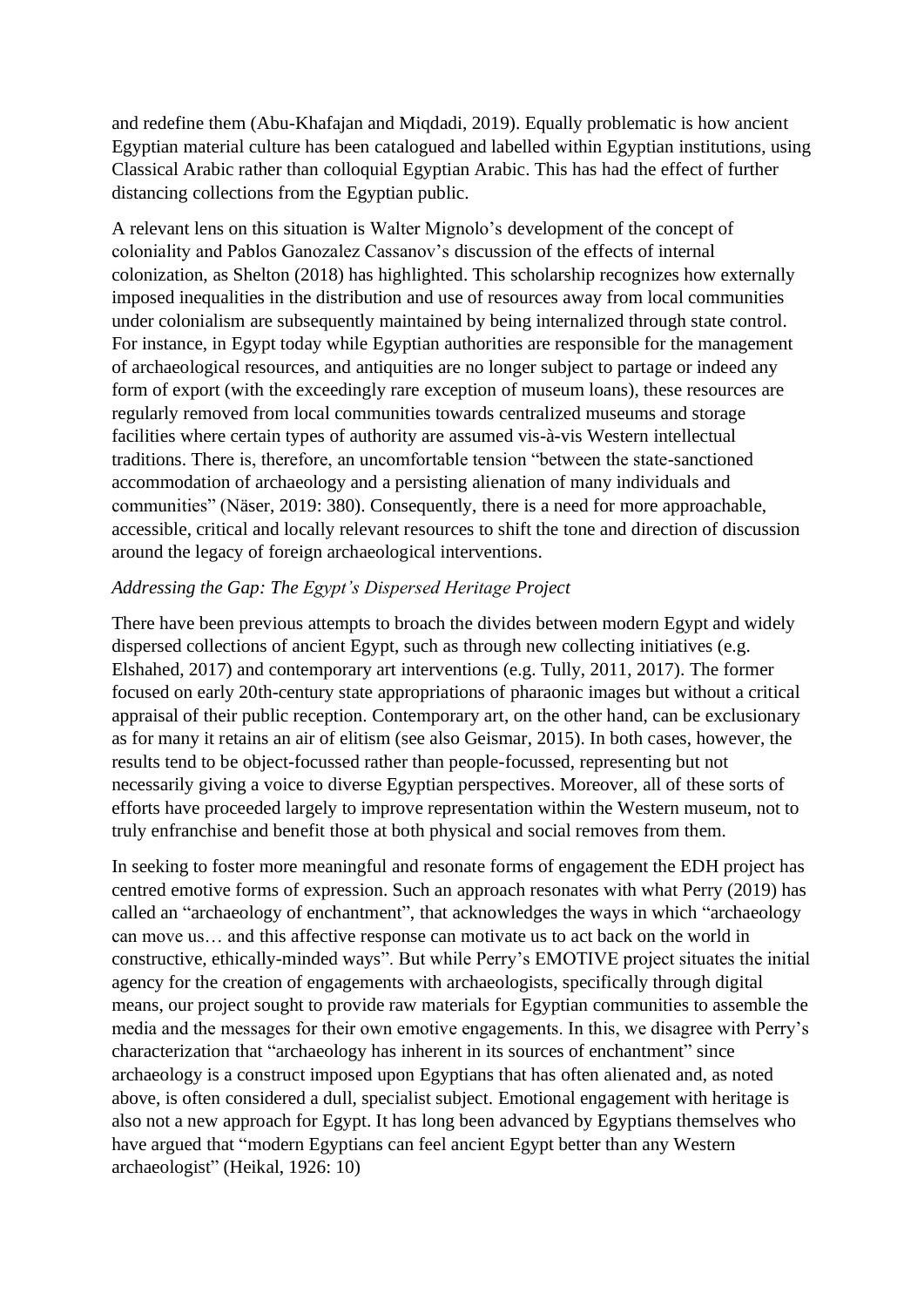We also see our emphasis on emotive forms of engagement as a counterpoint to the "neoliberal effect" that has largely characterized heritage work with local communities in the MENA region (Abu-Khafajan and Miqdadi, 2019). This has come as a consequence of policy dictums of many funding bodies that have insisted on Official Development Assistance (ODA) compliance for applications to work in the region. The emphasis has, as a result, been on projects that put sustainable development, capacity building and economic opportunities at the forefront of initiatives. The result has often been passive and descriptive approaches to archaeology and heritage, lacking opportunities for direct critical engagement from a local perspective. This is not to claim that our project operates outside of funding frameworks, since it is sponsored by the UK's Arts and Humanities Council (AHRC), funding that is contingent upon the expectation that particular forms of impact will be delivered. It is also a project initiated from outside of Egypt. However, we have not prioritized training in any of our activities in Egypt or sought to educate Egyptians about the history of excavation in Egypt. Rather, any training is for our UK partners, as opportunities to listen and learn. Nevertheless, an aspect of the project does involve deriving new approaches for UK museums, which has the potential to be seen as exploitative. We have tried, wherever possible, to be clear about our intentions, to source benefit for all participants and place the agency for production of the process in the hands of Egyptian communities, according to their timescales and priorities. The EDH project initiated dialogue entirely in Egyptian Arabic with communities in Egypt through locally meaningful and traditional modes of expression, co-created by Abd el-Gawad and local partners according to their interests and expertise. These activities and resources were designed to be accessible in content and language, people-centred, participatory, imaginative, informal and flexible. Through these means we hoped to provide a space that was open to more critical engagement with archaeological and colonial histories.

#### *Artefacts and archives as contact zones*

The rationale for using UK collections rather than those in Egypt for these creative engagements was to emphasize and strengthen the sense of responsibility between museums and academic institutions in the UK, and the mostly overseas, but currently often immigrant, communities whose heritage is studied, cared for and displayed in those institutions (Peers and Brown, 2003). There are also greater opportunities to potentially destabilize categories and labels using UK-based resources than in Egypt. To this end the EDH project partnered with the Egypt Exploration Society (EES) and five UK museums that hold substantial Egyptian collections from colonial British fieldwork – National Museums Scotland, UCL Petrie Museum of Egyptian and Sudanese Archaeology, Manchester Museum, Liverpool World Museum and the Horniman Museums and Gardens. Their collections and archives were the basis for a series of contact zones within outreach projects in Egypt primarily

The concept of the contact zone in the museum sector is best known from James Clifford (1997), who borrowed it from linguist Mary Pratt, as a way of analysing the interactions of museums and their stakeholders. Pratt envisioned contact zones as "social spaces where cultures meet, clash, and grapple with each other, often in contexts of highly asymmetrical relations of power" (Pratt, 1992: 34). In the context of museums, it has been substantially and rightly critiqued as neo-colonial (Boast, 2011) given that power remains centred within museums. Returning to Pratt's formulation of the contact zone is, however, fruitful in other ways. She emphasized, for instance, the role of transculturation, which raised a set of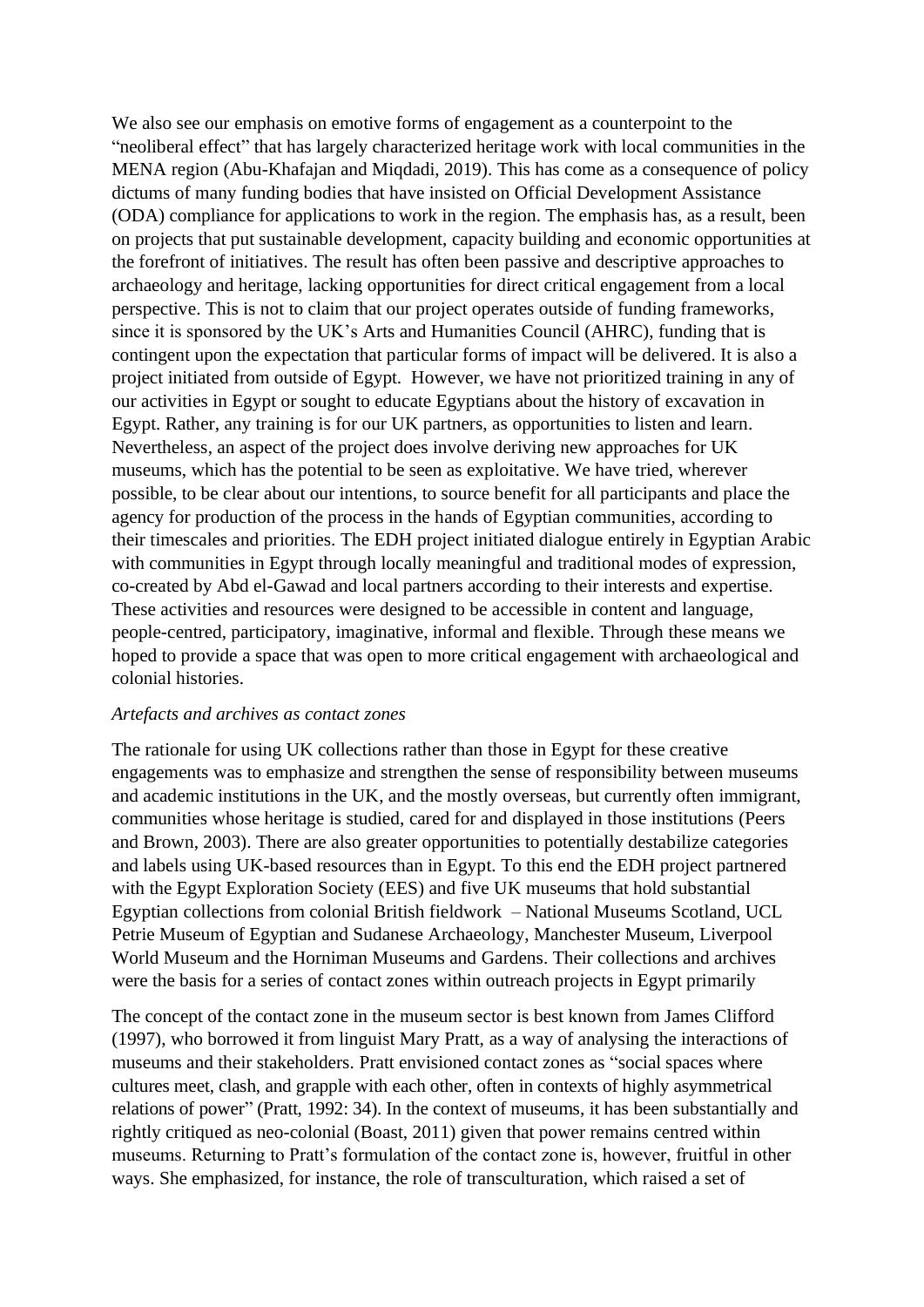questions that are particularly relevant to this project (Pratt, 1992: 7): what do people on the receiving end of empire do with metropolitan modes of representation? How do they appropriate them? How do they talk back? The EDH project, therefore, sought methods of deploying colonially extracted objects within spaces of visual culture outside of the museum where Egypt's own value systems and philosophies could reframe them, where Egyptians could talk back and interrogate them, and in so doing establish counter-narratives to the colonial acquisition and representation of Egypt's heritage by foreign institutions. One way to achieve this was through comics.

#### *The Comics of Nasser Junior*

Disseminating the results of research in accessible ways, such as comic based art, is not a radical approach for public archaeology. Fals-Borda's 1970s community-based research in Columbia employed comic strips, films and recordings, as well as music and drama performances by local groups (Atalay, 2012: 61). The role of comics as a unique combination of visualization and storytelling to better connect communities with heritage has also been established by several projects. Examples include John Swogger's *NAGPRA Comics* (Atalay et al., 2019) which are community-based comics about repatriation in the United States and Magic Torch Comics' work with marginalized groups on heritage projects. <sup>2</sup> Several community archaeology projects in Egypt have used the medium to communicate ideas and information about archaeological projects (e.g. Lorenzon and Zermani, 2016: 192). Interventions like this are a means to challenge the idea heritage is subject to unaffecting technical expertise (Wetherall, 2018).

Comic art, however, has its own long history in 20th-century Egypt. Adult comics, in particular, spread rapidly in the wake of the Arab spring, facilitated by social media, as a medium of expression, satire and dissent (Ghaibeh, 2015). It is therefore a potent arena for critical dialogue rather than passive narration. Moreover, given how Egyptian material culture is often presented in Egyptian museums using Classical Arabic, comics form a powerful counterpoint in their use of relatable dialogue in colloquial Egyptian Arabic and contemporary slang. What is valuable about this approach is that stories "open up a space into which the listener's own thoughts, feelings, and memories can flow and expand" and which "inspire an internal dialogue and thus ensure a real connection" (Bedford, 2001: 29).

The EDH engaged several different artists on the basis of their skills, values and interests in producing content that was relevant and responsive to Egyptian communities. All were paid from project funds to produce visual responses to various facets of the history of distribution of archaeological finds to institutions worldwide. Although the artists were commissioned by the project, they had full agency in the design and topics they wanted to explore from a wide selection of images provided by UK partner institutions following discussions about the collections and their histories.

The EDH comic strips, however, were not simply for dissemination of themes and issues in a novel way since their circulation on social media additionally presented opportunities for public discourse. Social media, principally Facebook, is especially powerful in Egypt, a country that has one of the most youthful populations in the world with an estimated 62 per cent of the population aged 29 and under (Population Council, 2011). Social media use in archaeology, however, has been criticized as a means of bolstering authority at the expense of decentred engagement or collaboration (Walker, 2014: 229) or of speaking to only insular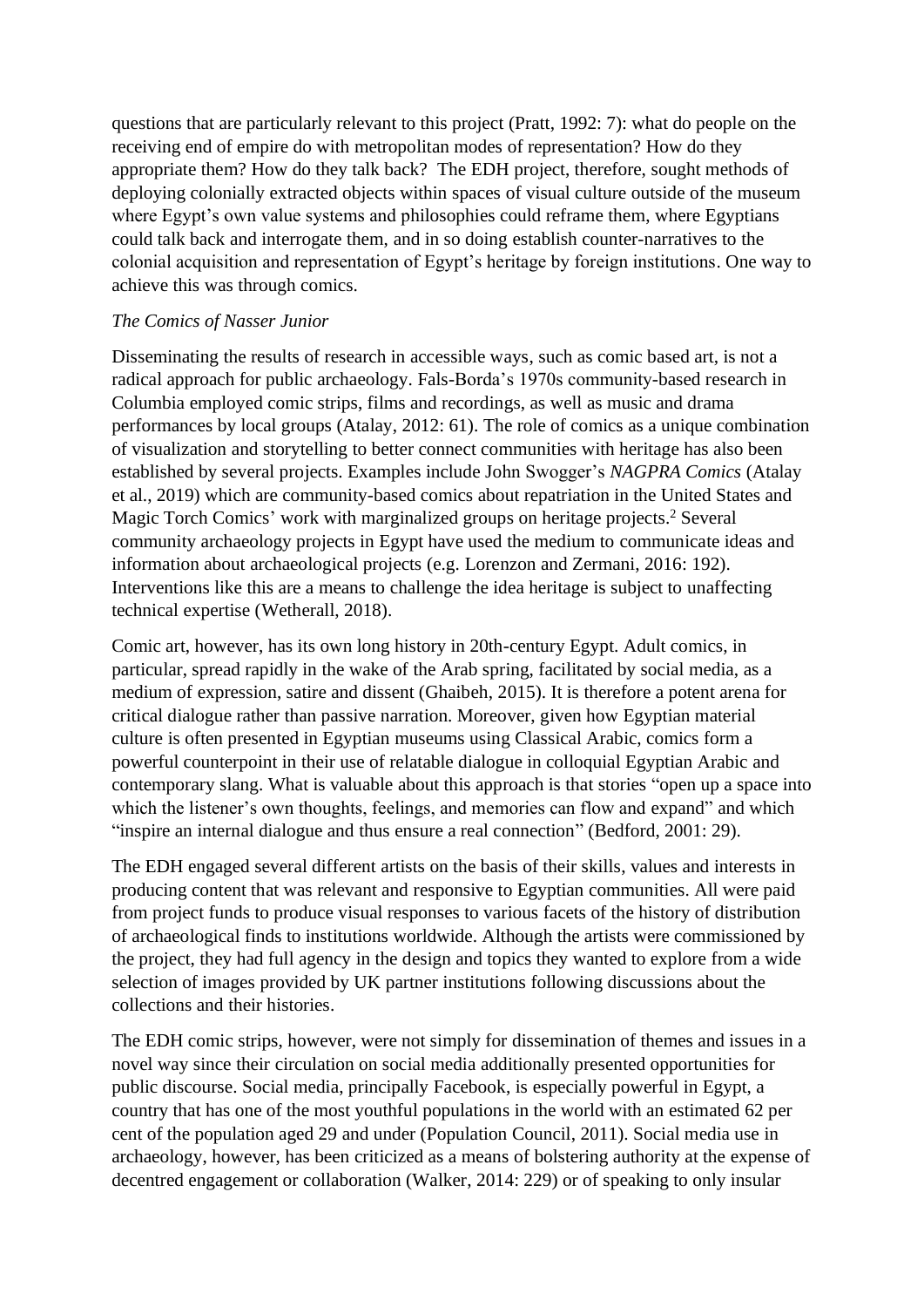audiences (Richardson, 2013). The co-creative approach taken by Abd el-Gawad sought to overcome this by using the artists' own platforms rather than the project team's personal profiles or project channels as the primary point of dissemination. As a project grounded in a strong sense of social justice, we were also conscious of the potential for exploitation. Consequently, EDH project discussions were fully shared with the artists wherever possible, such as through podcasts and other online events to maximize their visibility.

The first artist employed, and who is the focus of this article, was Mohammed Nasser, a cartoonist based in Alexandria who produces work primarily for social media under the name "Nasser Junior" (@Nasser\_Junior) and which portrays a range of humorous takes on everyday situations. In a series of 12 comic strips released on Facebook and Twitter biweekly from February to October 2020 (Table 1), Nasser's art explored the intersections of contemporary Egyptian social concerns with heritage issues, using objects and archive images from partner museums as the departure point for comic scenes narrated wholly in Egyptian Arabic. The title of the comic "Nasser, Heba, and Our Dispersed Heritage" deliberately jettisoned the use of "Egypt" in the title as a means of reclaiming agency over the narrative. Each strip contained between one and six panels. On the surface the scenes seem light-hearted and reductive, but each one was the culmination of long discussions between Abd el-Gawad and Nasser and which had to distil complex, sensitive heritage issues, from heritage destruction to human remains, into digestible and humorous short stories. The comics were released to Nasser Junior's already substantial online audience of more than 161k followers on Facebook and on Twitter, a social media field not primed to engage with archaeological content. Each comic was followed up by sub-tweets providing links to the UK museum and relevant resources for anyone interested in following up the histories and contemporary museum issues connected with each comic theme.

The comics spoke directly to Egyptian humour and current events in Egypt. This was amplified by their presentation on Facebook and Twitter which set them within a wider ecosystem of images, memes and contemporary commentary that framed and informed their reception (Elhadidi, 2018). As a result, it was often the case that the humour could not be translated effectively into English. By taking an approach resonated more closely with Egyptian experience than British, it was possible to initiate an open dialogue on a range of heritage issues. As one user noted the comics were relatable through "such real dialogue". It was also a strategy that opened up the possibility for critique of Western treatment of Egyptian heritage.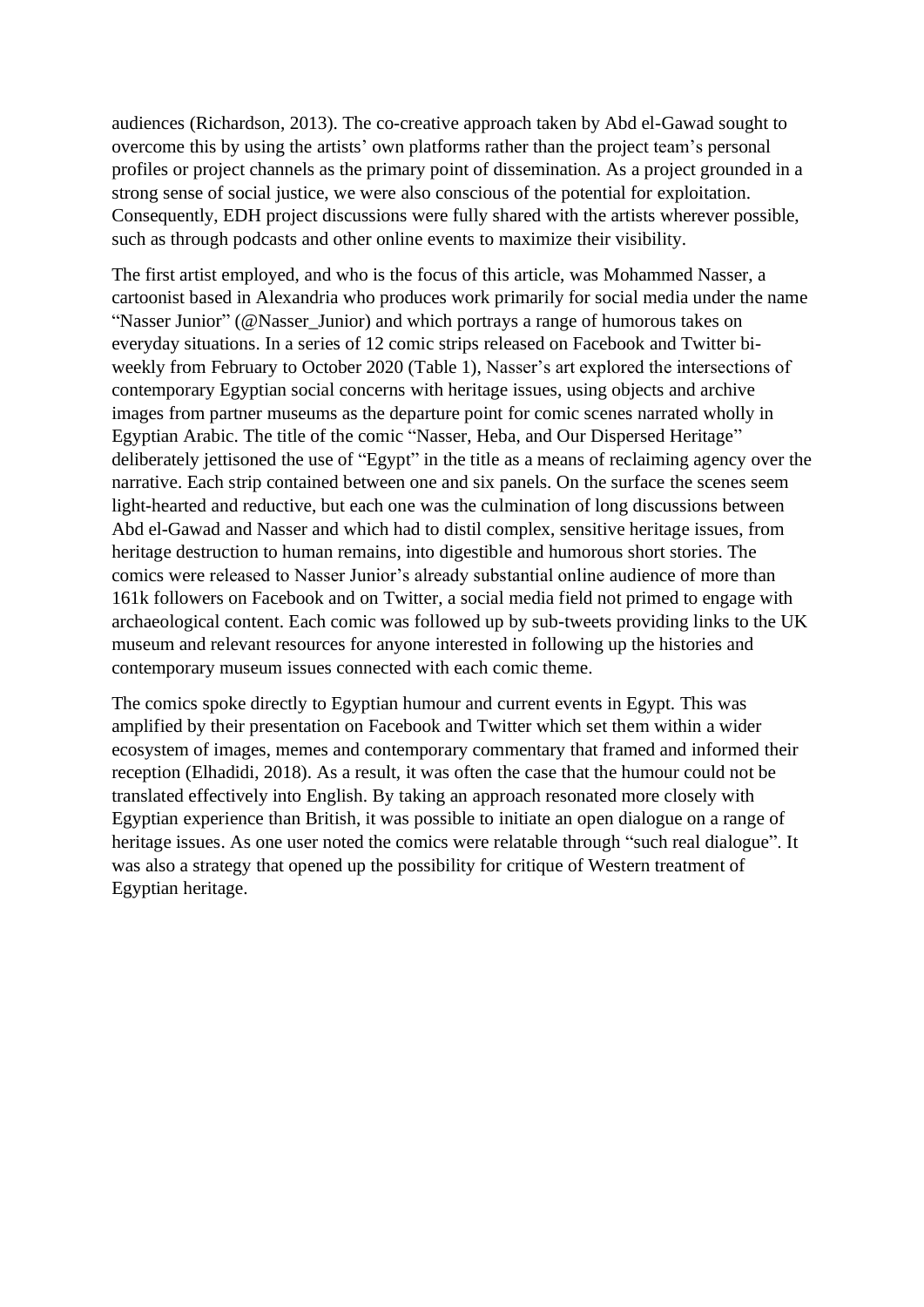| Comic<br><b>Number</b> | Date comic<br>released | <b>Institution</b>                    | <b>Collection reference point</b>                                                                                                                                                    |
|------------------------|------------------------|---------------------------------------|--------------------------------------------------------------------------------------------------------------------------------------------------------------------------------------|
|                        | 14 Feb. 2020           | n/a                                   | n/a                                                                                                                                                                                  |
| $\overline{2}$         | 28 February<br>2020    | Horniman<br>Museum                    | 21 <sup>st</sup> Dynasty coffin excavated under auspices of Egypt<br>Exploration Fund at Deir el Bahari 1896 (museum number<br>4514)                                                 |
| 3                      | 13 March 2020          | Horniman<br>Museum                    | 21 <sup>st</sup> Dynasty Egyptian mummified remains excavated<br>under auspices of Egypt Exploration Fund at Deir el<br>Bahari 1896 (museum number 4514)                             |
| $\overline{4}$         | 3 April 2020           | <b>National Museum</b><br>of Scotland | 19th Dynasty (c.1295-1279 BC) Statuette (museum<br>number A.1956.143) from excavations under auspices of<br>A. Henry Rhind in 1857, Thebes                                           |
| 5                      | 10 April 2020          | Manchester<br>Museum                  | 5 <sup>th</sup> Dynasty (2450-2300 BC) Statue excavated under<br>auspices of British School of Archaeology in Egypt Gizeh<br>and Rifeh (museum number 4171)                          |
| 6                      | 29 April 2020          | Petrie Museum                         | Archival photograph of Flinders Petrie at UCL with<br>Egyptian collection                                                                                                            |
| $\overline{7}$         | 5 June 2020            | Liverpool World<br>Museum             | Archival photographs (16.11.06.403), pottery coffin lid<br>(museum number 16.11.06.403) from 1906 excavations at<br>Esna and cast of British Museum bust (museum number<br>10.4.02.3 |
| 8                      | 19 June 2020           | <b>EES</b>                            | EES archive photograph from 1910 EEF excavations at<br>Abydos (archive number AB.NEG.10.115)                                                                                         |
| 9                      | 3 July 2020            | National Museum<br>of Scotland        | 12 <sup>th</sup> Dynasty (1985-1795 BC) wooden statuette excavated<br>at Beni Hasan (A.1911.260)                                                                                     |
| 10                     | 18 July 2020           | <b>EES</b>                            | EES Amelia Edwards portrait                                                                                                                                                          |
| 11                     | 1 September<br>2020    | <b>EES</b>                            | EES archive photograph from 1901 Deir el-Bahari<br>excavations (archive number DB-HAT.NEG.C.12)                                                                                      |
| 12                     | 10 Oct. 2020           | n/a                                   | n/a                                                                                                                                                                                  |

Table 1: List of comics and subjects produced by Nasser Junior for the Egypt's Dispersed Heritage project



Figure 1: Comic number 1 by Nasser Junior released in February 2020 commenting on the ease of international antiquities movement versus the difficulty of international movement for Egyptians.

The first comic strip introduced the project (Figure 1) and featured avatars of Abd el Gawad and Nasser Junior in conversation. In this way the co-creative nature of the project was clearly visible and their dialogues around the EDH subject matter foregrounded. The threepanel story demonstrated the multiple levels at which the comic operated between different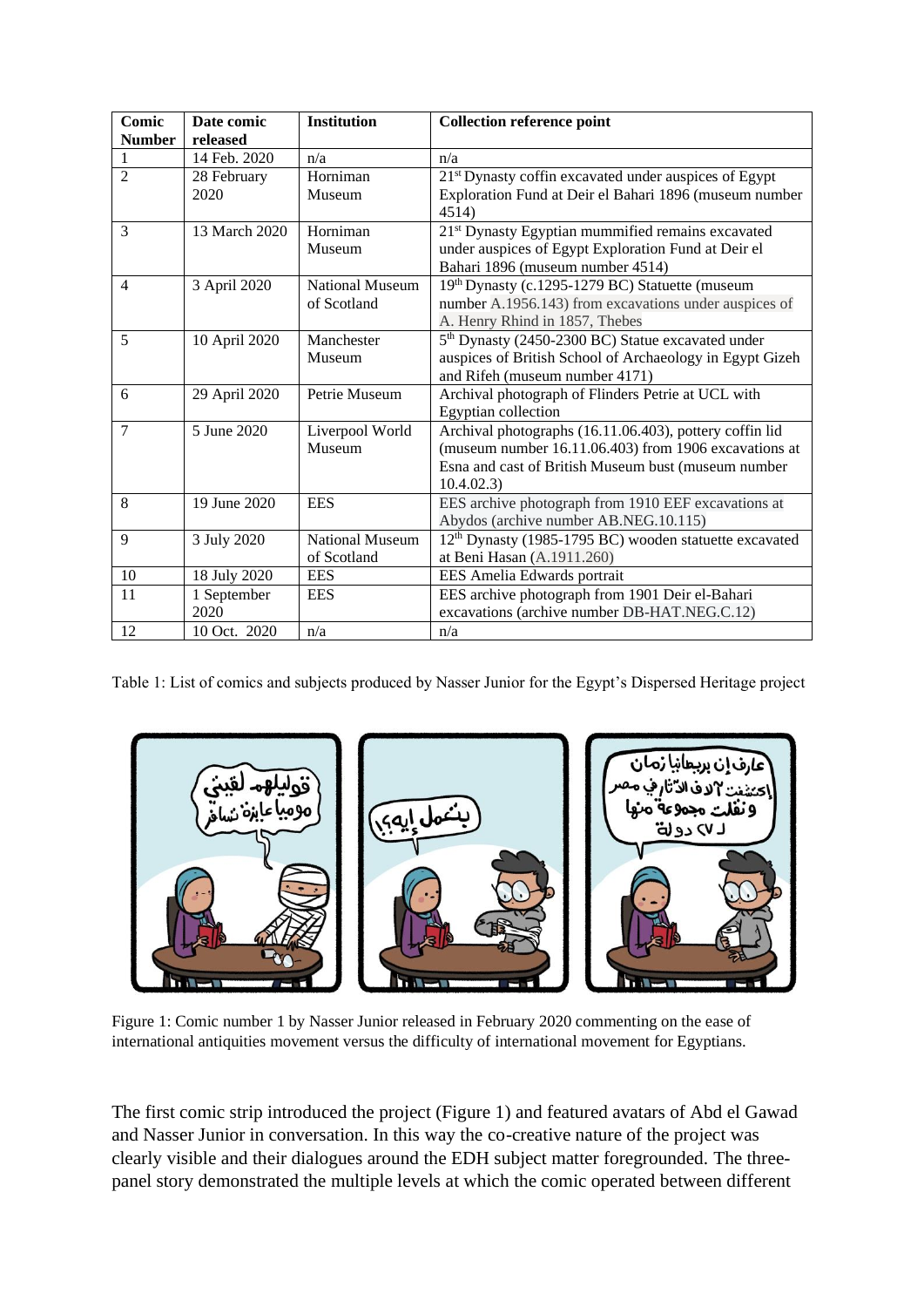times; ancient, historic and modern. Opening with Abd el Gawad's observation that more than 350 museums in 27 countries in 5 continents held material initially removed by British organizations, the scene moves to the Nasser character who is seen busily wrapping himself in tissue paper like a mummy, musing that maybe now he too could travel the world. This set the tone for subsequent comics and their focus on the relations of people and things (rather than simply things) in the context of colonialism. In this case the comic made the point that it was easier for ancient Egyptian objects to travel than Egyptians themselves who are often denied the opportunity to visit western institutions and from participating in conversations around antiquities on account of the difficulties of applying for visas (e.g. Picheta, 2018).

Two comic strips were based on the human mummified remains held in South-East London's Horniman Museum. The first, released on 28 February 2020, presented three mummy cases standing as if part of red-carpet celebrity photo shoot (Figure 2). While the comic ostensibly addressed perceptions of human remains as artefacts in the museum, with the aim of presenting them instead as displaced and dispossessed humans, for Egyptians the dialogue also drew upon more recent phenomena. In this comic current affairs concerning domestic and international migration of Egyptians seeking better employment prospects was also being referenced, given ongoing discussions regarding the mistreatment of Egyptian migrants within Egypt and the Gulf where they are denied annual leave and fair wages (e.g. Sakr, 2016). Responses to the comics drew on both themes with one Twitter user commenting that it "was like us in Port Said" referring to the similar mistreatment of migrant workforce at the Suez Canal city while other interactions responded to the mistreatment of the remains in the West.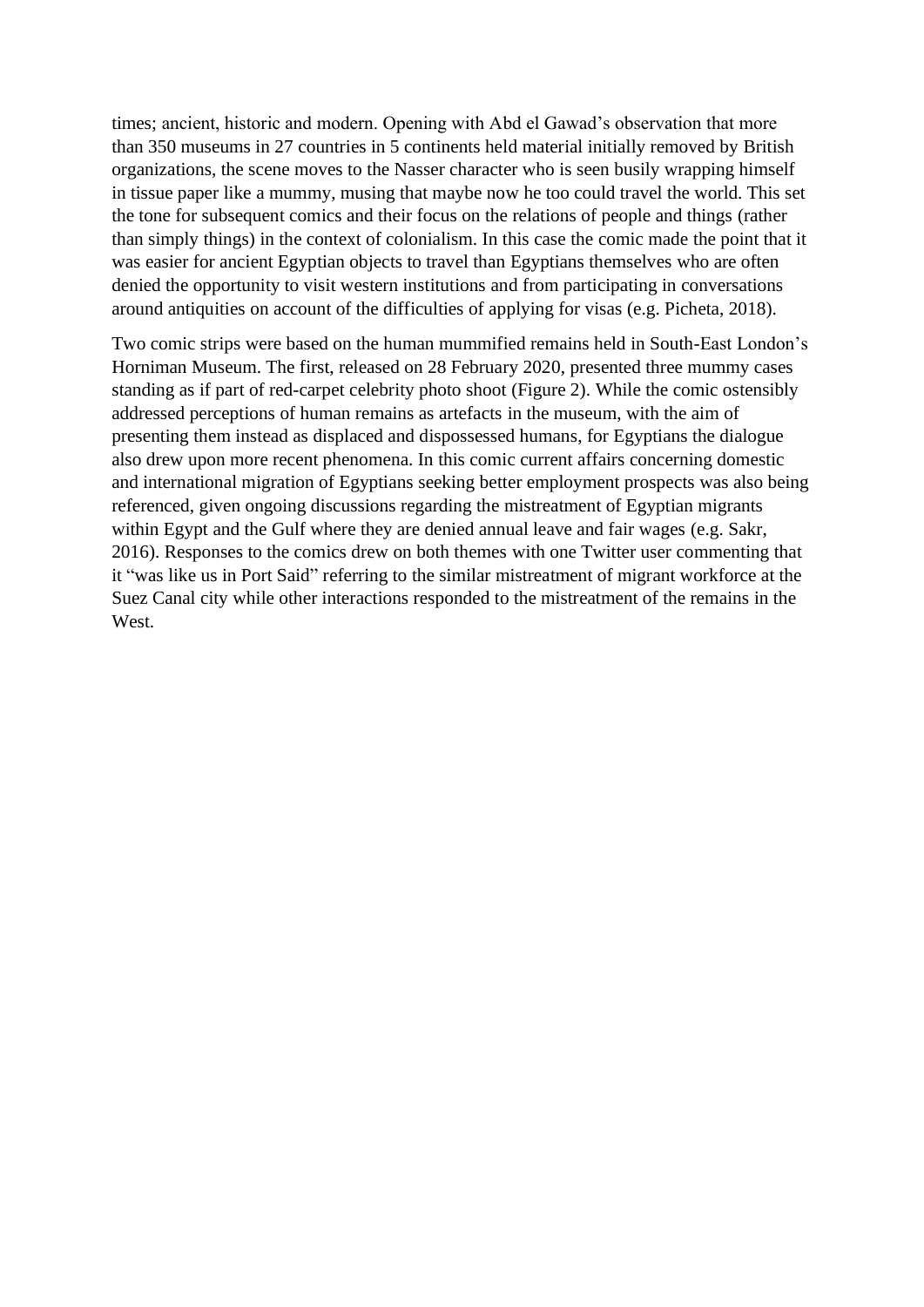

Figure 2: Comic 2 by Nasser Junior based on the collections of the Horniman Museum and Gardens, London.

The second, released on 13 March 2020, was a response to a call for a major ethical review of the treatment of Egyptian mummies in UK museums following sensationalist news stories relating to studies of dubious scientific validity (Atkinson, 2020). An 1897 unwrapping event at the Horniman museum of one of the mummified humans was the departure point. This was then framed in reference to a popular Egyptian meme denoting being ignored, which itself was based on the famous Egyptian comedy movie *The Great Fava Beans of China* (2004). In the comic (Figure 3) Nasser and Heba are depicted standing over a horrified looking Egyptian mummified human body, either side of which are two white male scientists debating the ethics of their approach. Nasser and Heba struggle to have their voices heard. The comic garnered extensive commentary. "Scientists should imagine themselves or any of their family in the same position as these human remains; would they want to be unwrapped and exposed to the world?" commented one Facebook user. "Unless we have their explicit consent, these humans should never be unwrapped or dug up" commented another. Feelings of inferiority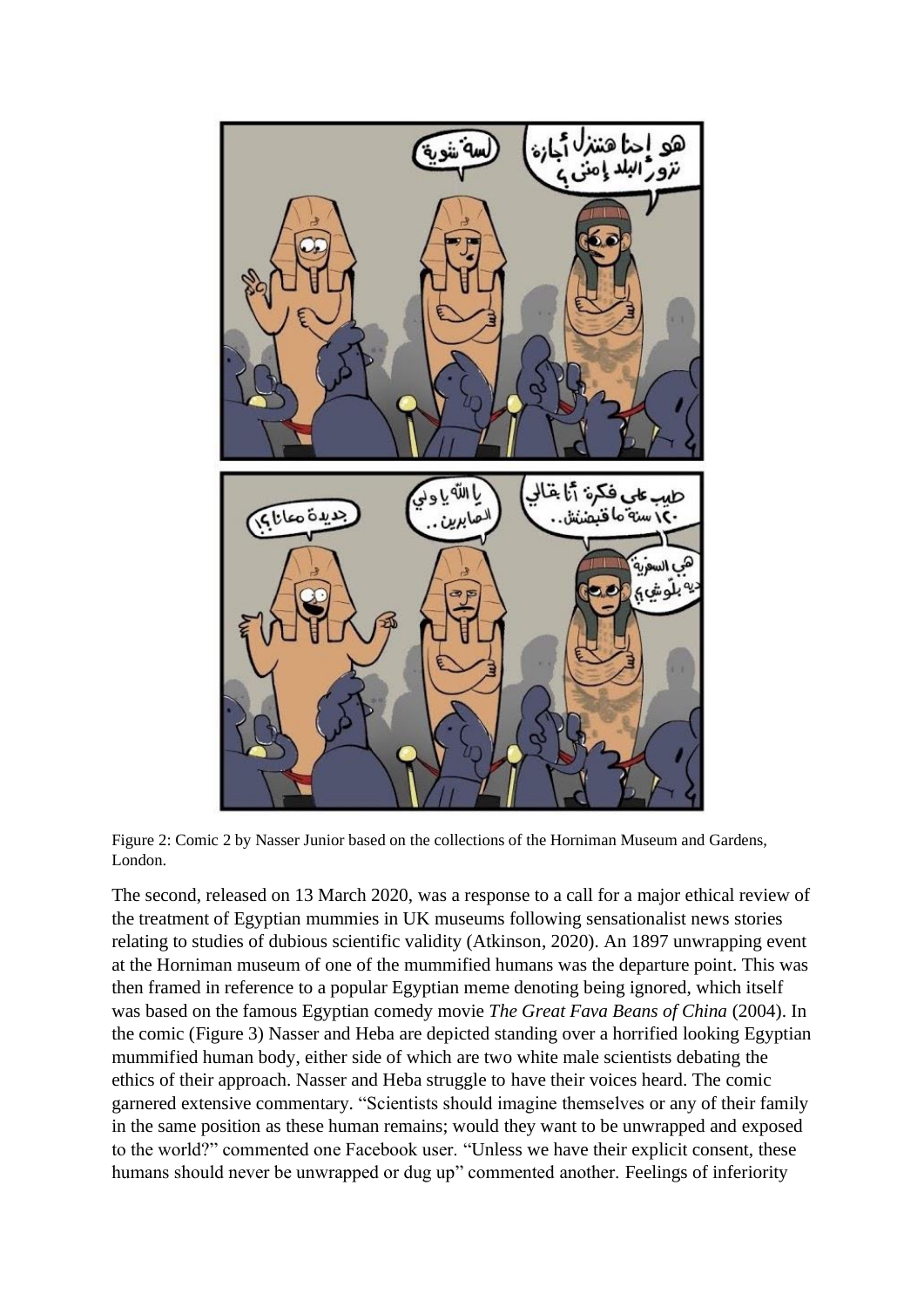were evident too, with one individual commenting that "Egyptians gave up their rights when they gave up their heritage" while another commented that "since authorities allowed human remains to leave the country past and present, we have no right to object". Others believed that ancient and modern Egyptians are disconnected, as one user pointed out "They are not our ancestors. We have inherited them, and we haven't protected them, nor did we research or educate ourselves about them". While we do not assume that these comments are representative of public views given that not writing comments is the norm on social media (Crawford, 2009) what is clear is that local viewpoints in Egypt on this topic are as diverse as might be found anywhere, reminding us not to construe simplistic, essentialist dialogues of western versus local perspectives. It is also evident, however, that whatever their opinions, Egyptians were keen to be involved in these debates.



Figure 3: Comic 3 by Nasser Junior responding to UK debates on the role of human remains in museums and based on collection history of remains in Horniman Museum and Gardens, London.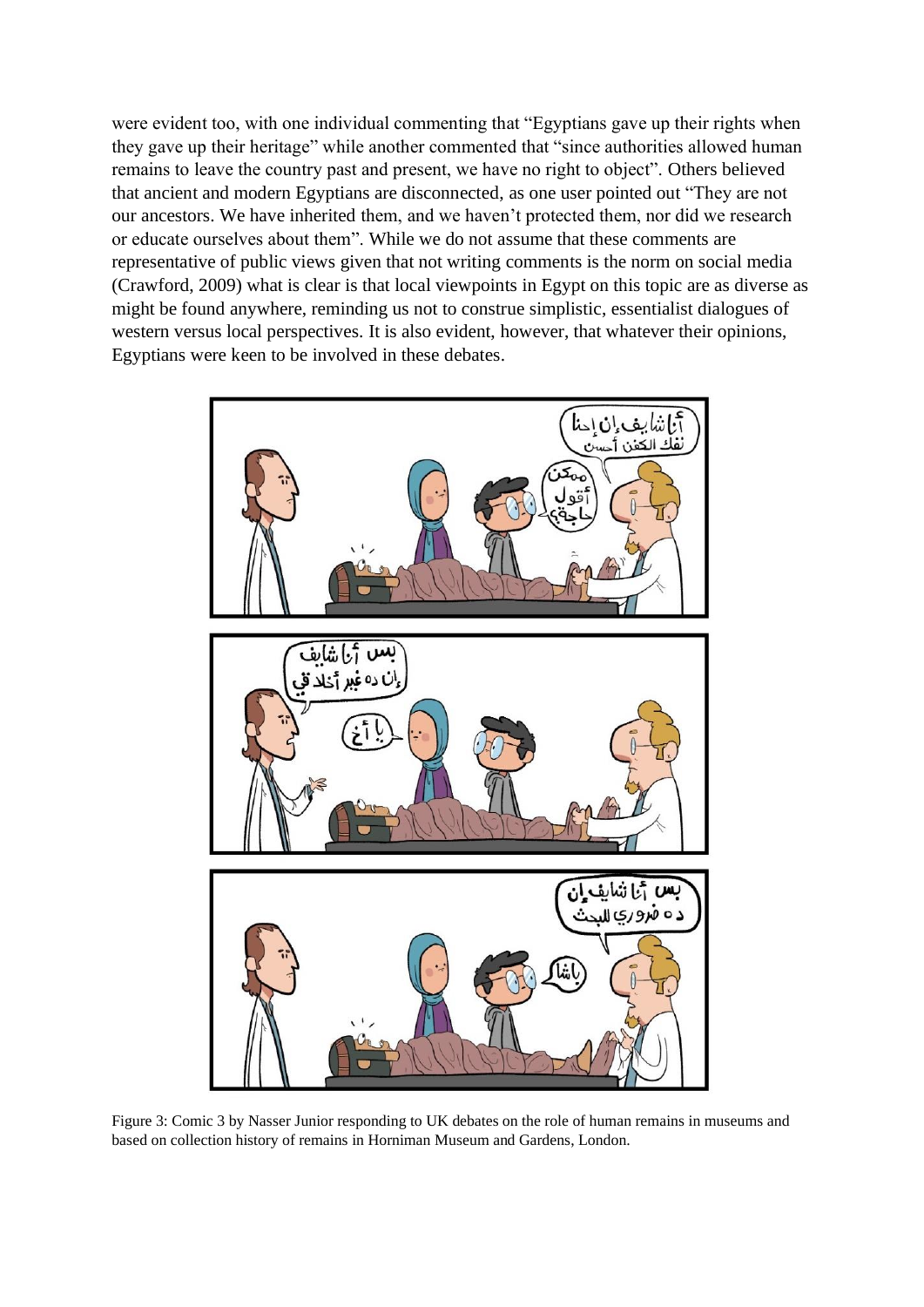In April 2020, a comic (Figure 4) based on an archival image confronted another challenging legacy in the history of archaeology, that of white supremacy and eugenics. The subject here was the "Father of Egyptology" Flinders Petrie, most often lionized as foundational for the discipline of archaeology and Egyptology, but less often acknowledged as a eugenicist and an advocate of white supremacy (Challis, 2013). To make its point, the comic also drew on debates about how to deal with the legacy of former President Hosni Mubarak in the aftermath of his death in February 2020. Mubarak's death prompted mixed emotions, with some Egyptians feeling nostalgic for his reign, while others celebrated his demise. The tension was encapsulated in a common meme at the time, that "some things are in his favour, some things are against". This provided the punchline to the comic, in which Heba introduces Petrie to Nasser as someone who had accomplished important work on "our heritage" to which Petrie responds, "you mean our heritage?", a reference to the appropriation of Egypt within Western narratives of progress and the exclusion of Egyptians. Heba's response to Petrie, "some things are in his favour, some things are against", is presented as an Egyptian solution for how to evaluate figures such as Petrie; a holistic and transparent appraisal of all facets of their legacies. Confronting this also gave the EDH team the opportunity to address and acknowledge publicly in sub-tweets and comments the historic links of the project's host university, University College London, to its eugenics past. Notably, this post resonated strongly with Egyptian diaspora communities in the UK who had otherwise experienced discrimination and invisibility within current decolonizing debates: "UCL home of Eugenics in the past and entrenched colonialists attitudes towards Arabic speaking region and its religion"; "Heba, knowing as I do extent of UCL 'narratives' when it comes to almost every aspect of our history and historians, I salute you guys. Your works  $\&$  sheer grit = hope for Egypt  $&$  its neighbours"



Figure 4: Comic 6 by Nasser Junior addressing UCL's eugenic legacy and the position of Flinders Petrie in histories of archaeology.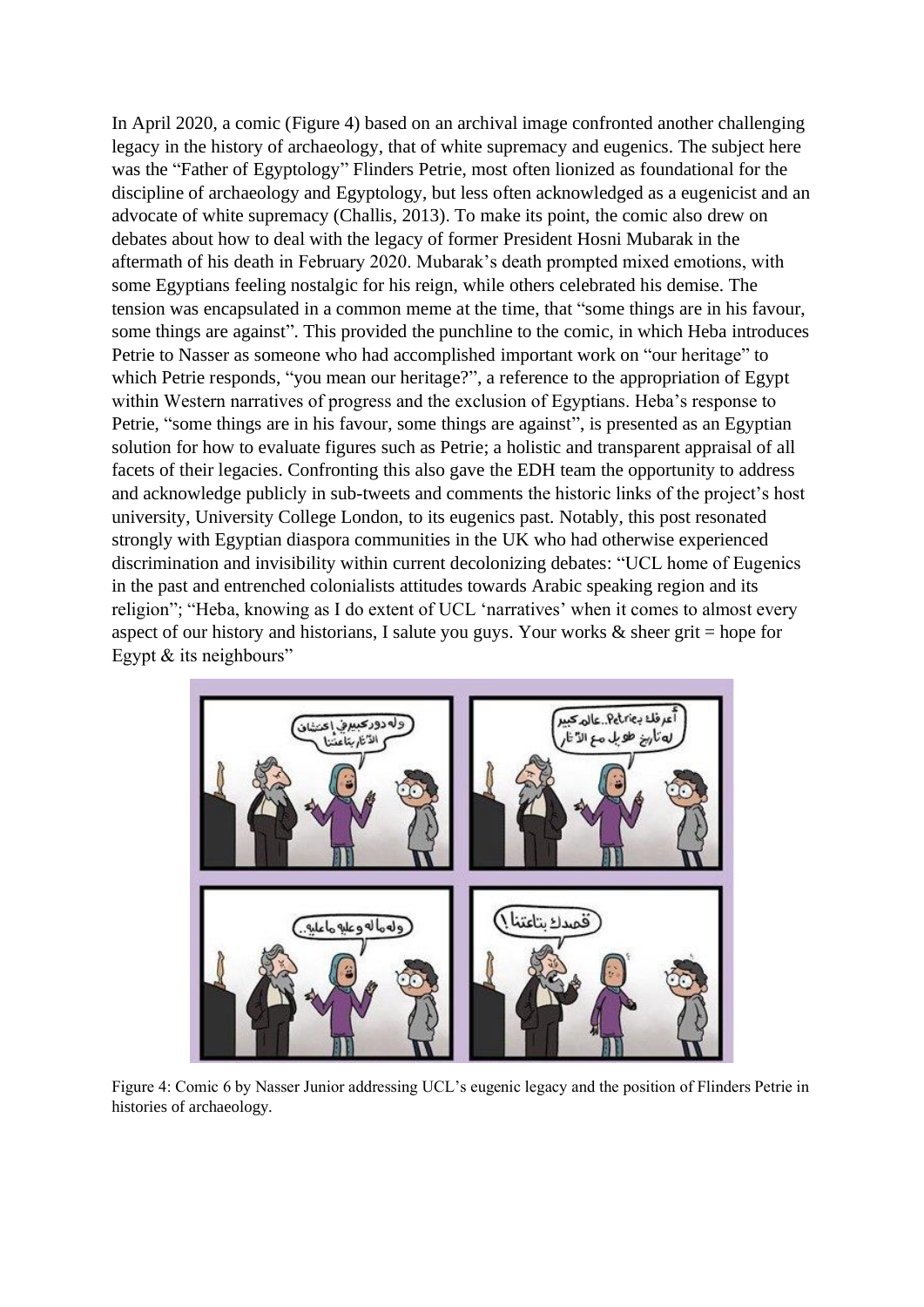Heritage destruction was the topic of two comics. Both addressed the common misconception that the removal of heritage abroad constituted benevolent acts of preservationism with artefacts sequestered in the 'safe' environment of the Western museum. One comic featured the founder of the EES, Amelia Edwards, snatching an object as a means of 'saving' it, and another took the example of the 3000 Egyptian objects destroyed at Liverpool Museum in 1941 during the WW2 blitz as the focus of its narrative. These were intended to act as a form of restitutive narrative, to combat perceptions of inferiority that Egyptians sometimes feel in comparison to Western presentations of the Egyptian past, as well as to challenge head on the trope of the MENA region as an area primarily characterized by destruction when it is a global phenomenon. Both comics resonated with Egyptian and wider MENA communities' experiences of the after-effects of not only Western colonialism, but also of more recent political and military interventions in the region. For some, the comic brought back memories of the American invasion of Iraq and the plundering of its heritage. Others recalled heritage destruction and smuggling in Syria by Daesh. Some used both as an occasion to bring up incidents of the mishandling of antiquities by official Egyptian authorities through removal, transfer, or conservation and to hold the Egyptian state accountable for heritage (mis)preservation. In these ways the window for multiple axis of critique are apparent.

This imperative to avoid "nativist decolonisation" (Moosavi 2020), that simply self-validates Egyptian approaches as a stark contrast to UK ones, is also evident in conversations Nasser and Abd el-Gawad had regarding autocolonialism. In the comic, released on 18 July 2020, they pointed to the destruction and negligence of heritage by some Egyptians as represented by a couple drawing hearts on an artefact. The internalization of colonial practices by Egyptians was also the subject of a comic based on a  $12<sup>th</sup>$  Dynasty (c.1985–1795 BC) female statuette currently looked after in the National Museum of Scotland (A.1911.260). The comic imagined the figurine's first visit to Egypt since its extraction in 1911 and how it adopts a Scottish accent when expressing her need for a drink. The comic here referenced how travelling abroad, particularly to any Western country, is a source of pride among Egyptians, often leading to strong identification with those places. The comic responds to autocolonialism with the aim of opening up discussion about how Egyptology is Eurocentric, which has Westernized how ancient Egypt is perceived. This Eurocentricism of Egyptology seems to be also observed by wider Egyptians as one individual made clear in online comments associated with the comic:

"I have always felt there was something wrong with the way we present Egyptian antiquities. Its seen through the eyes' of the other rather than our Egyptian eyes. We seem to convey Western point of view not ours".

The post that received the most attention was the one released on 20 June 2020 (Figure 5) and which satirized the relationship between western archaeologists and native Egyptian workforces. In this example, archival photographs from the EES of archaeological finds being photographed against a backdrop held up by a mostly invisible Egyptian were directly critiqued (Figure 6). The comic concludes with a common Egyptian punchline "this is not what we agreed upon, khawāga". Within the dialogue are other more subtle forms of critique of foreigners. When the Egyptian presents the find to the foreign archaeologist he responds with "Yās khabībī!". The addition of *khā'* to *ḥabībī* evokes a common stereotype of "foreigner speech" in Arabic whereby once a foreigner learns how to pronounce the famously difficult sound *khā*, they employ it over-enthusiastically (Mairs, 2020). The comic provoked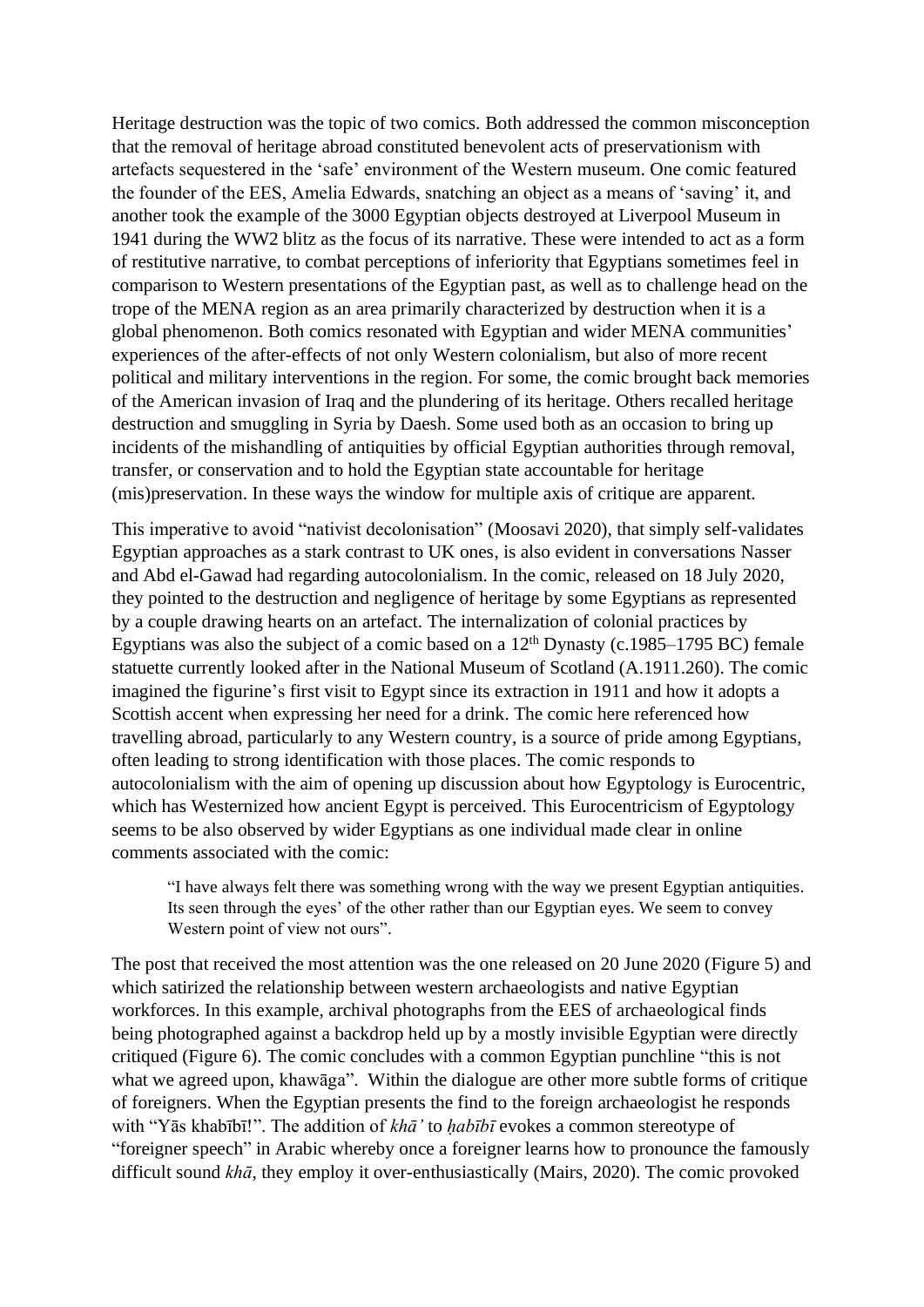numerous discussions on what constituted archaeological labour and the ongoing prejudices that affect fieldwork today. Notable too was the extent of self-criticism the comic evoked. Many Egyptian archaeologists confessed that the colonial practice of dismissing the knowledge and work of the Egyptian digging hands persists today among Egyptian-led archaeological projects: "The same exists today the Egyptian workman does all the hard labour of excavating and making discoveries and in the end the Egyptian director who has done nothing claims all the work as his own". On the other hand, many Western archaeologists used the comic as a starting point for an open, online discussion about the need to reconsider and revaluate how Egyptian knowledge and involvement in archaeological knowledge production should be accredited and acknowledged. This reveals how lighthearted media and manner of engagement could, if used effectively, promote policy and practice change both in the field and the museum. It further signifies how public dissemination of knowledge and subsequent discussion may be as important as academic publication.



Figure 5: Comic 8 by Nasser Junior addressing excision of Egyptian workforce from narratives of archaeological fieldwork.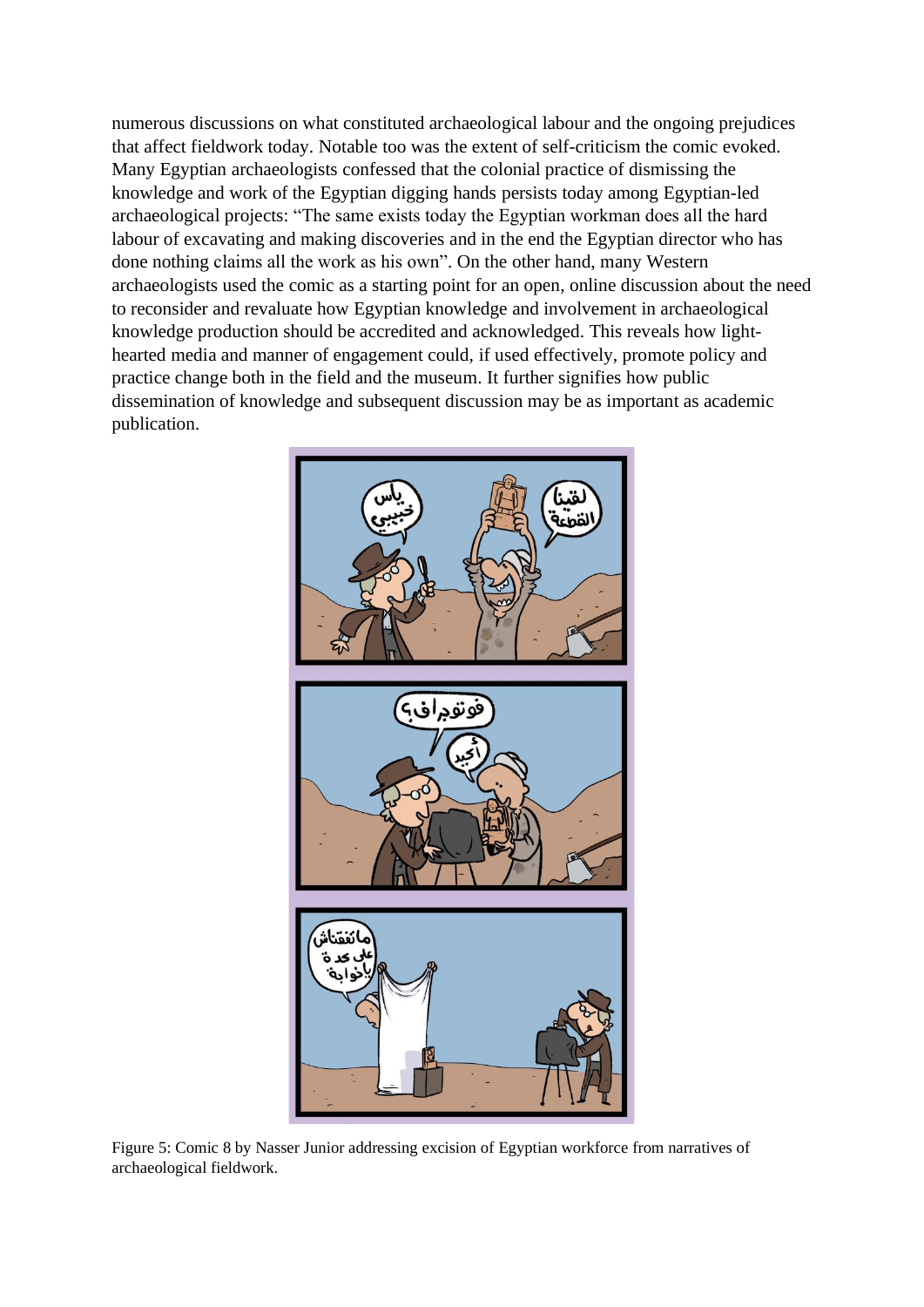

Figure 6: Inspiration for comic 8 – a photograph of statue excavated during the Egypt Exploration Fund's work at Abydos in 1910 (EES archive image number AB.NEG.10.115). Courtesy of the Egypt Exploration Society.

## *Establishing Multi-Directional Curation*

Despite EDH's programme of activities being grounded in storytelling and performance in the fast-paced world of social media, we have encouraged our UK partner institutions to embed these voices in more enduring ways. Focussing on specific museum objects and archive records provides the opportunity to link encounters with artefacts through museum databases (e.g. records for National Museum of Scotland A.1956.143 and A.1911.260 now include project conversations), through permanent interventions in museum labelling and in the development of educational resources. These approaches have been advocated for ethnographic collections, such as by Srinivasan et al., (2010) who suggested that the inclusion of community voices is as relevant for collections databases as it is for exhibitions since it provides context for distinct ways of knowing objects and embedding those objects within ongoing material and social relations. Museum catalogues often embody the information that is valued by institutions, and so in seeking to capture these engagements within collection management systems for perpetuity the EDH project hopes to facilitate some form of shared interpretive authority between museums and Egyptian publics. It may additionally provide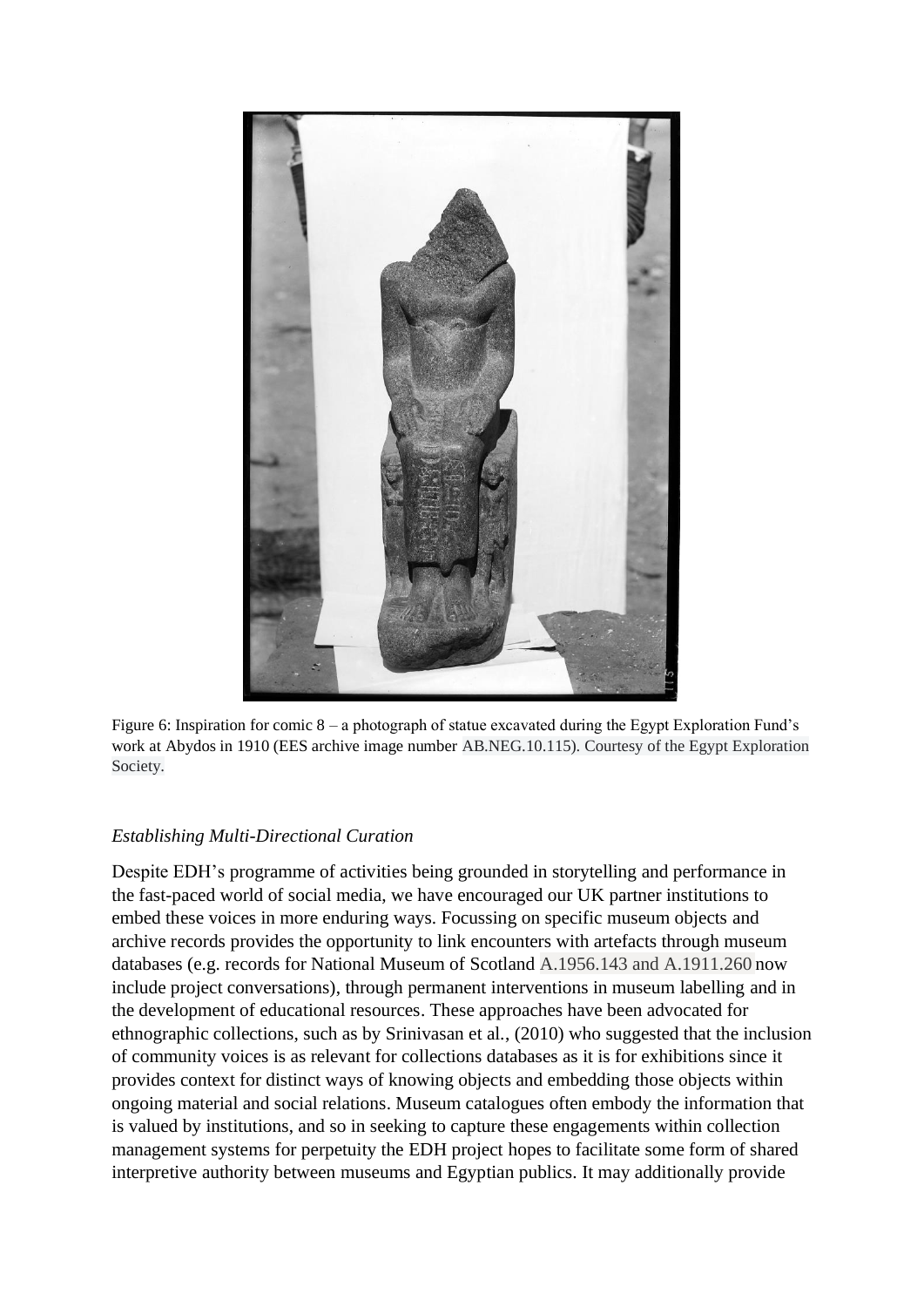the possibility for centring Egyptian concerns that have previously been marginalized by museums and the disciplines of archaeology and Egyptology. Direct critique of museums from communities in this way is recognized as a vital component of bringing about the possibility of change through participatory practice (Lynch, 2015), but questions remain of the ways in which their absorption by institutions might mute their efficacy. However, we would view this move from empowerment to normalization as a positive outcome, albeit one that would continue to require ongoing dialogue.

The comics also demonstrate the ways in which two or more contexts can be juxtaposed to dialogically work to bring different histories and epistemologies together. This is an opportunity for museums to embrace a form of "multidirectional curation" (Adams, 2016) as an alternative form of narrating collections histories to the popular model of the object biographies (Gosden and Marshall, 1999), which while powerful can lead to a certain linearity of narrative that does not always easily accommodate multiple perspectives. The concept implements Michal Rothberg's (2009) ideas on multidirectional memory which has informed approaches to collections histories (Adams, 2016). Rothberg's argument was developed to address what occurs when alternate histories of violence encounter each other in public spheres. He argues that in these situations, memory is negotiated through crossreferencing and borrowing. Remembering one set of historical moments can refocus attention on others, even if they seem only distantly related at first. Likewise, these comics present palimpsests of place, between Egypt and the UK, and time, between ancient, historic and contemporary moments in which one set of issues and moments resonates with others, where the Victorian exploitation of an ancient artefact can speak to seemingly unrelated modern injustices and concerns around migration and globalization.

## *Concluding thoughts*

The EDH project hopes to shift the museum effect that has so profoundly domesticated ancient Egypt by producing new ways of seeing, narrating and critiquing collections from modern Egyptian perspectives. We have interlinked multiple heritage issues, past practices and contemporary concerns, by focussing on comics that are relatable, relevant and responsive. In so doing, we offer a strong intervention to challenge the cosmopolitism of those such as Cuno (2008), who have denied autochthonous commentary on supposedly universalist collections. For museums it presents a shift in interest from gathering data about collections to understanding relationships between people and objects in multiple timeframes that have the potential for multidirectional readings.

In presenting these findings we must acknowledge, however, the challenges. The ideal model of co-curation is of equitable dialogue and a decentring of Eurocentric concerns. The practical realities of communication mean that Europe still looms large and can dictate the terms of engagement. There are intermittent incompatibilities and inequities in work rhythms and cadence, including differences between periods of extended holidays (Christmas or Ramadan), timing of weekends (Friday/Saturday in Egypt, Saturday/Sunday in the UK), internet connectivity and reliability, and employment (employee versus freelance) workhours. Different scripts, Latin versus Arabic, posed technical hurdles for British computer systems not configured to accommodating other languages. There are also differences between financial cultures with UK administration a major barrier when dealing with cash economies. As the project was about initiating conversations and fresh dialogues, it did face issues of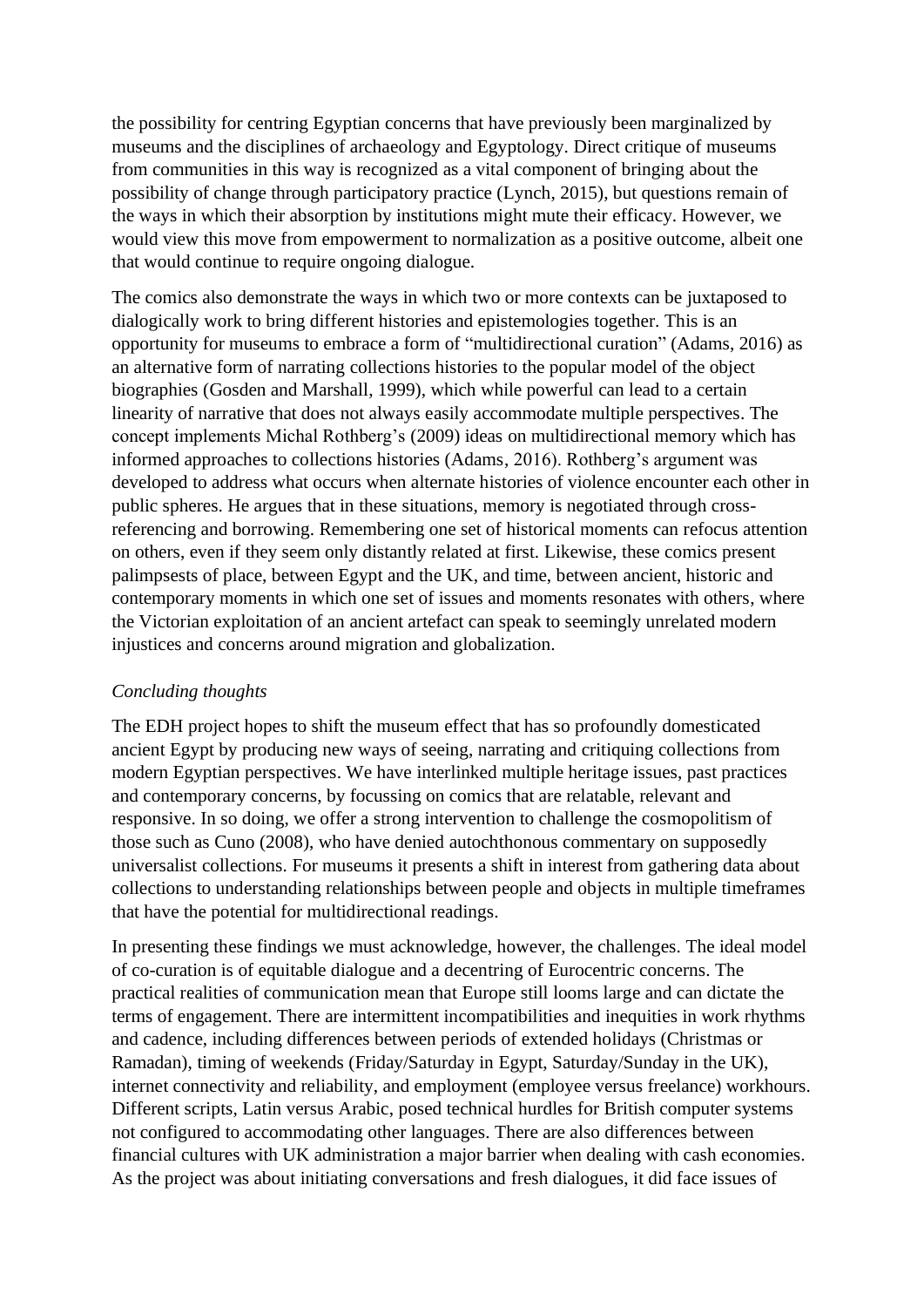how to respond to new opportunities; grass-roots initiatives that emerged were not easily retrofitted into activities that had to be sanctioned by university ethical panels or had to fit into large museum's inter-departmental, long-term planning schedules or agendas. Finally, as has long been recognized, setting up cross-cultural, trans-national and multi-institutional dialogues of these sorts takes time, patience, trust and energy. Behind each short comic strip was many hours of dialogue and negotiation, and the execution of critical discourse on social media could be emotionally draining. We believe, however, that the energy was worth it for the many hours of dialogue and for the friendships that they sparked.

#### *References*

Abdeen, M (2016) Ministry of Antiquities ignores calls to repatriate thousands of artefacts, paintings, and human remains smuggled out of Egypt. *Al Dostor*, 13 November 2016 [In Arabic] Available at: https://www.dostor.org/1230501

Abdou, E (2018) Reconciling Egyptians with their ancient past? Analyzing students' perspectives and curriculum representations of ancient Egyptian history. *Mada Masr,* 21 December. Available at: [https://madamasr.com/en/2018/12/21/opinion/u/reconciling](https://madamasr.com/en/2018/12/21/opinion/u/reconciling-egyptians-with-their-ancient-past/)[egyptians-with-their-ancient-past/](https://madamasr.com/en/2018/12/21/opinion/u/reconciling-egyptians-with-their-ancient-past/)

Abd El Salam, H, McCormack, D, and Martin, D (2017) Connecting people with their museum. *Journal of Museum Education* 42(4): 385–395.

Abu-Khafajah, S, and Miqdadi R (2019) Prejudice, military intelligence, and neoliberalism: Examining the local within archaeology and heritage practices in Jordan. *Contemporary Levant* 4(2): 92–106.

Adams, J (2016) Magic and memory: Paul Denys Montague's collection from New Caledonia. *Journal of the History of Collections* 28(2): 279–292.

Alpers, S (1991) The museum as a way of seeing. In: Karp, I and Lavine, S (eds) *Exhibiting Cultures: The Poetics and Politics of Museum Display*. Washington: Smithsonian Museum, pp.25–32.

Anderson, B (2015) "An alternative discourse": Local interpreters of antiquities in the Ottoman Empire. *Journal of Field Archaeology* 40(4): 450–460.

Ashmawi, A. 2012. *Legal Thefts: Stories of Thefts of Egyptian Antiquities, Their Smuggling and Attempts to Recover Them*. Cairo: Egyptian Lebanese Publishing House [in Arabic].

Atalay, S (2012) *Community-Based Archaeology: Research With, By, and For Indigenous and Local Communities*. Berkeley and Los Angeles: University of California Press.

Atalay, A, Shannon, J and Swogger, J (2019) *NAGPRA Comics*. Available at: https://nagpracomics.weebly.com/the-comics.html

Atkinson, R (2020) New research into Egyptian mummies leads to calls for major ethical review. *Museums Journal* January 2020. Available at:

[https://www.museumsassociation.org/museums-journal/analysis/2020/01/30012020-new](https://www.museumsassociation.org/museums-journal/analysis/2020/01/30012020-new-research-into-egyptian-mummys-leads-to-calls-for-major-ethical-review/)[research-into-egyptian-mummys-leads-to-calls-for-major-ethical-review/](https://www.museumsassociation.org/museums-journal/analysis/2020/01/30012020-new-research-into-egyptian-mummys-leads-to-calls-for-major-ethical-review/) (accessed 2 October 2020).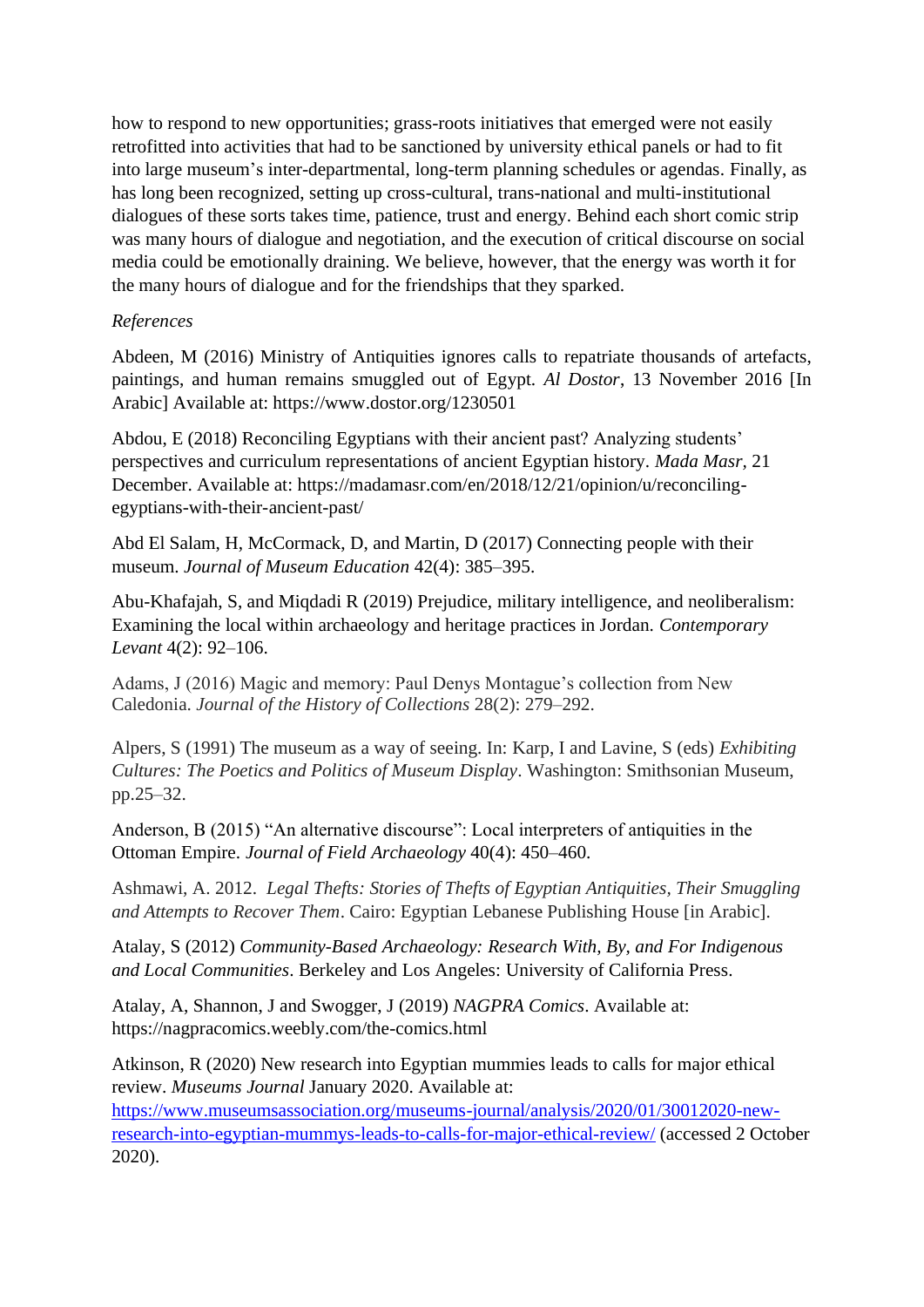Bedford, L (2001) Storytelling: The real work of museums. *Curator: The Museum Journal* 44(1): 27–34.

Boast, R (2011) Neo-colonial collaboration: Museum as contact zone revisited. *Museum Anthropology* 34(1): 56–70.

Challis, D (2013) *The Archaeology of Race: The Eugenic Ideas of Francis Galton and Flinders Petrie*. London: Bloomsbury.

Clifford, J (1997) Museums as contact zones. In: Clifford, J (ed) *Routes: Travel and Translation in the Late Twentieth Century*. Cambridge: Harvard University Press, pp.188–219.

Colla, E (2007) *Conflicted Antiquities: Egyptology, Egyptomania, Egyptian Modernity*. Durham: Duke University Press.

Crawford, K (2009) Following you: Disciplines of listening in social media. *Continuum: Journal of Media and Cultural Studies* 23(4): 525–535.

Cuno, J (2008) *Who Owns Antiquity? Museums and the Battle Over Our Ancient Heritage*. Princeton: Princeton University Press.

Edwards, A (1878) *A Thousand Miles Up the Nile*. Leipzig: Tauchnitz.

El Sawy, N and Maher, N (2018) When will we repatriate our heritage? *Al Bawaba News* 27 November 2018. Available at:<https://www.albawabhnews.com/3386722> [accessed 6 October 2020]

Elhadidi AMF (2018) Beyond access to social media: A comparison of gratifications, interactivity, and content usage among Egyptian adults. *Global Media Journal* 16: 30. Available at: [https://www.globalmediajournal.com/open-access/beyond-access-to-social](https://www.globalmediajournal.com/open-access/beyond-access-to-social-media-a-comparison-of-gratifications-interactivity-and-content-usage-among-egyptian-adults.php?aid=86959)[media-a-comparison-of-gratifications-interactivity-and-content-usage-among-egyptian](https://www.globalmediajournal.com/open-access/beyond-access-to-social-media-a-comparison-of-gratifications-interactivity-and-content-usage-among-egyptian-adults.php?aid=86959)[adults.php?aid=86959](https://www.globalmediajournal.com/open-access/beyond-access-to-social-media-a-comparison-of-gratifications-interactivity-and-content-usage-among-egyptian-adults.php?aid=86959) (accessed 8 October 2020)

Elshahed, M (2017) Collecting modern Egypt. In: British Museum Blog. Available at: <https://blog.britishmuseum.org/collecting-modern-egypt/> (accessed 11 March 2020)

Exell, K (2015) Innovation and reaction: A discussion of the proposed re-display of the Egyptian galleries at the Manchester Museum (UK) in the context of consultative curatorial practice. In: Kousoulis, P and Lazaridis, N (eds) *Proceedings of the Tenth International Congress of Egyptologists.* Leuven: Peeters, pp.2187–2197.

Francis, F (2015) "An arena where meaning and identity are debated and contested on a global scale": Narrative discourses in British Museum exhibitions, 1972–2013. *Curator. The Museum Journal* 58(1): 41–58.

Fredheim, LH (2020) Decoupling 'open' and 'ethical' archaeologies: Rethinking deficits and expertise for ethical public participation in archaeology and heritage. *Norwegian Archaeological Review* 53(1): 5–22.

Gange, D (2015) The ruins of preservation: Conserving ancient Egypt 1880–1914. *Past and Present* 10: 78–99.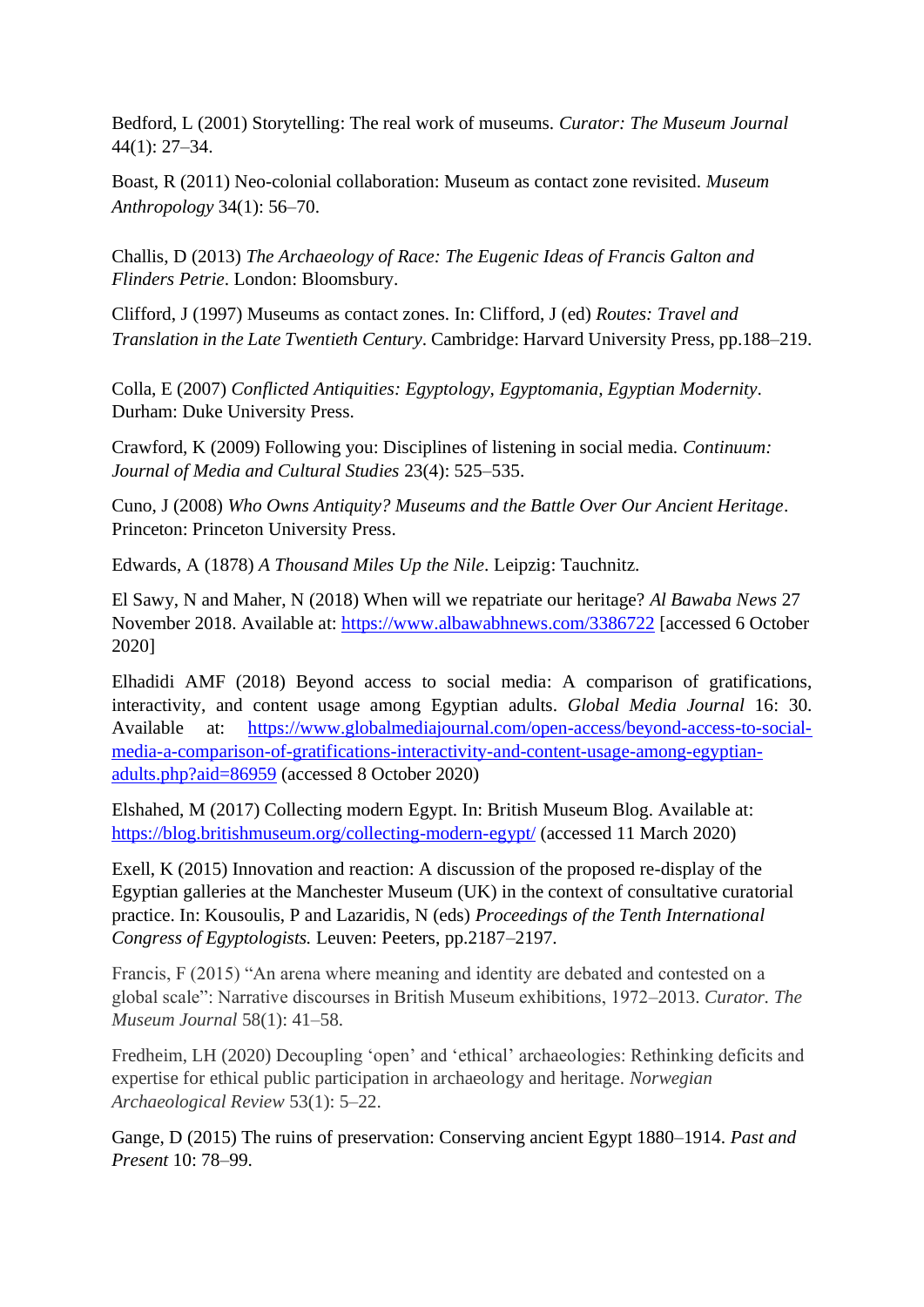Geismar, H (2015) The art of anthropology: Questioning contemporary art in ethnographic display. In: Message, K and Witcomb, A (eds) *The International Handbook of Museum Studies: Museum Theory*. Malden: Blackwell Publishing, pp.183–210.

Ghaibeh, L (2015) Telling graphic stories of the region: Arabic comics after the revolution. *IEMed, Mediterranean Yearbook 2015*, 324–329.

Gosden, C and Marshall, Y (1999) The cultural biography of objects. *World Archaeology* 31(2): 169–178.

Hagen, F and Ryholt, K (2016) *The Antiquities Trade in Egypt 1880–1930. The H.O. Lange Papers*. Copenhagen: The Royal Danish Academy of Science and Letters.

Heikal, M (1926) Modern Egypt and Ancient Egypt. *Al Siyasa Al Osboaia*. 29 November.

Hussein, A (2015) Our antiquities in Western Museums. Treasures narrating our cultural history. *Alkhaleej* 31, May 2015. Available at: <http://www.alkhaleej.ae/alkhaleej/page/f27c0234-0c0d-4b7c-a850-21de992312ee> [accessed 6 October 2020]

Ikram, S (2010) Collecting and repatriating Egypt's past: Toward a new nationalism. In: Silverman, H (ed) *Contested Cultural Heritage: Religion, Nationalism, Erasure and Exclusion.* New York: Springer, pp. 141–154.

Ingold, T (2000) Ancestry, generation, substance, memory, land. In: Ingold, T (ed) *The Perception of the Environment: Essays in Livelihood, Dwelling and Skill.* London and New York: Routledge, pp. 132–151.

Karp, I (1991) How museums define other cultures. *American Art* 5(1/2): 10–15.

Kersel, M (2010) The changing legal landscape for Middle Eastern Archaeology in the Colonial Era, 1800–1930. In: Emberling, G (ed) *Pioneers to the Past. American Archaeologists in the Middle East 1919–1920.* Chicago: Chicago University Press, pp. 85– 90.

Keshk, F (2012) Despite rich past, history fails to interest Egyptian students. *Egypt Independent* 30 August 30. Available at: https://www.egyptindependent.com/despite-richpast-history-fails-interest-egyptian-students/ [accessed 4 October 2020]

Lorenzon, M and Zermani, I (2016) Common ground: Community archaeology in Egypt, interaction between population and cultural heritage. *Journal of Community Archaeology and Heritage* 3(3): 183–199.

Lynch, B (2015) *Our Museum: A Five-Year Perspective from a Critical Friend*. London: Paul Hamlyn Foundation.

MacDonald, S and Shaw, C (2004) Uncovering Ancient Egypt. In: Merriman, N (ed) *Public Archaeology*. London and New York: Routledge, pp. 109–131.

Mairs, R (2020) Teaching Europeans to say 'Kh': Ancient Egyptian and modern Arabic. In: Everyday Orientalism Blog. Available at: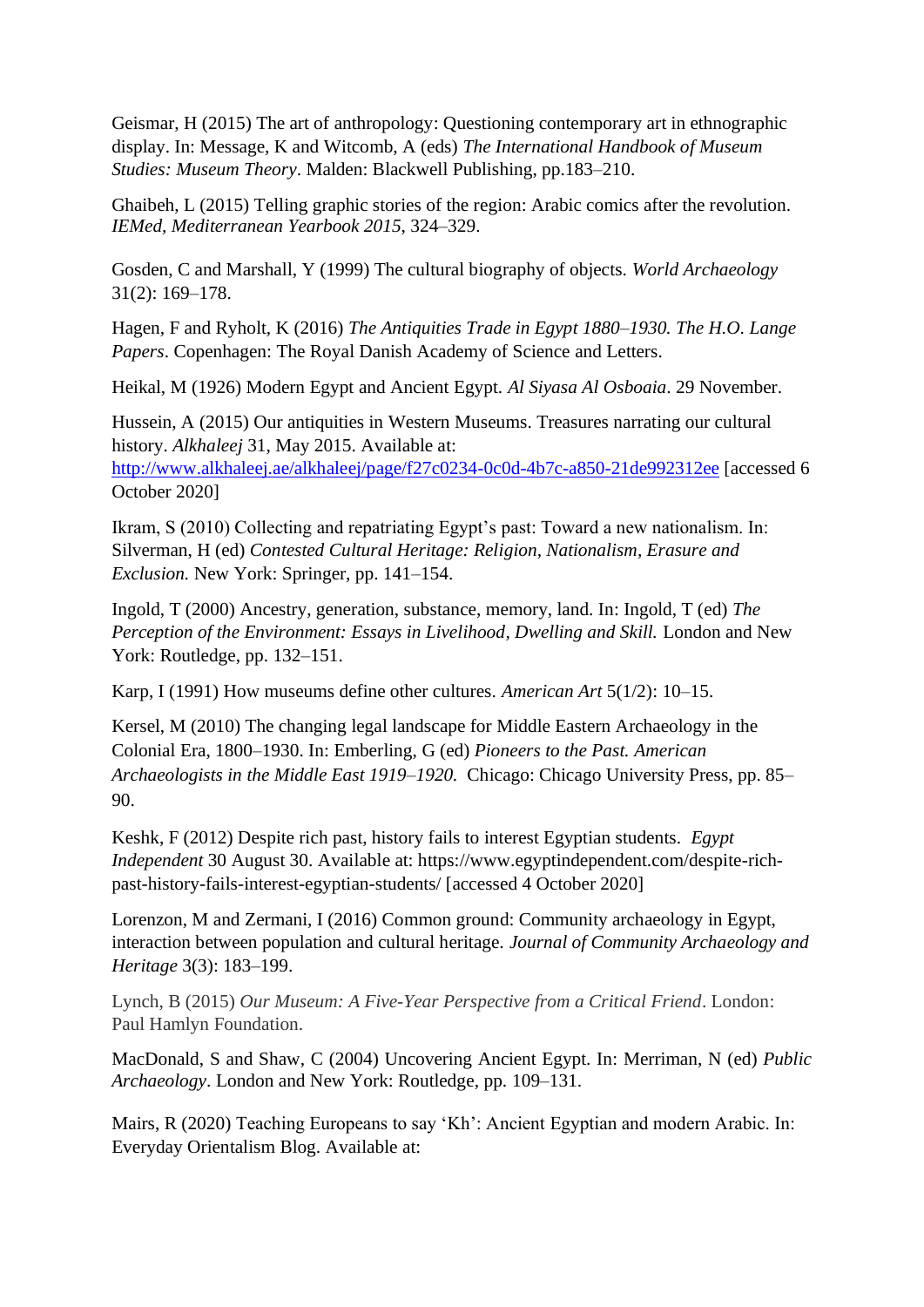https://everydayorientalism.wordpress.com/2020/06/27/teaching-europeans-to-say-khancient-egyptian-and-modern-arabic/ (accessed 4 August 2020).

Moniem, AA (2005) The National Museum of Egyptian Civilization. *Museum International* 57(1-2): 24–30.

Moosavi, L (2020) The decolonial bandwagon and the dangers of intellectual decolonisation. *International Review of Sociology*. Epub ahead of print 4 October 2020. DOI: [10.1080/03906701.2020.1776919](https://doi.org/10.1080/03906701.2020.1776919)

Näser, C (2019) Exploring attitudes towards the archaeological past: Two case studies from majority Muslim communities in the Nile Valley. *Journal of Social Archaeology* 19(3): 379– 402.

Peers, L and Brown, A (2003) Introduction. In: Peers, L and Brown, A (ed) *Museums and Source Communities*. London: Routledge, pp. 1–16.

Perry, S (2019) The enchantment of the archaeological record. *European Journal of Archaeology* 22(3): 354–371.

Picheta, R (2018) Egyptian curators denied visas to attend ICOM conference in Wales. *Museums Journal* October. Available at: [https://www.museumsassociation.org/museums](https://www.museumsassociation.org/museums-journal/news/10082018-egyptian-curators-denied-visas)[journal/news/10082018-egyptian-curators-denied-visas](https://www.museumsassociation.org/museums-journal/news/10082018-egyptian-curators-denied-visas) (accessed 4 August 2020)

Population Council (2011) *The Survey of Young People in Egypt: Preliminary Report*. Cairo: Population Council.

Potter, D (2020) *Ancient Egyptian Collections in Scottish Museums*. Edinburgh: National Museum of Scotland.

Pratt, M (1992) *Imperial Eyes: Travel Writing and Transculturation*. London and New York: Routledge.

Reid, D (2002) *Whose Pharaohs? Archaeology, Museums and Egyptian National Identity from Napoleon to World War I*. Berkley and Los Angeles: University of California Press.

Richardson, L (2013) A digital public archaeology? *Papers from the Institute of Archaeology* 23(1), p.Art. 10. DOI: http://doi.org/10.5334/pia.431

Rothberg, M (2009) *Multidirectional Memory: Remembering the Holocaust in the Age of Decolonization*. Palo Alto: Stanford University Press.

Sakr, T (2016) Deteriorated economy forces Egyptians to endure 'slavery', maltreatment in Saudi Arabia and Kuwait. *Daily News Egypt*. 20 August 2016. Available at: [https://dailynewsegypt.com/2016/08/20/deteriorated-economy-forces-egyptians-endure](https://dailynewsegypt.com/2016/08/20/deteriorated-economy-forces-egyptians-endure-slavery-maltreatment-saudi-arabia-kuwait/)[slavery-maltreatment-saudi-arabia-kuwait/](https://dailynewsegypt.com/2016/08/20/deteriorated-economy-forces-egyptians-endure-slavery-maltreatment-saudi-arabia-kuwait/) (accessed 8 October 2020)

Serpico, M (2006) *Past, Present and Future: An Overview of Ancient Egyptian and Sudanese Collections in the UK*. London: Museums, Libraries and Archives Council.

Shehata, A (2016) Stolen Egyptian antiquities during the occupation. *Youm7*. 4 Dec [In Arabic].